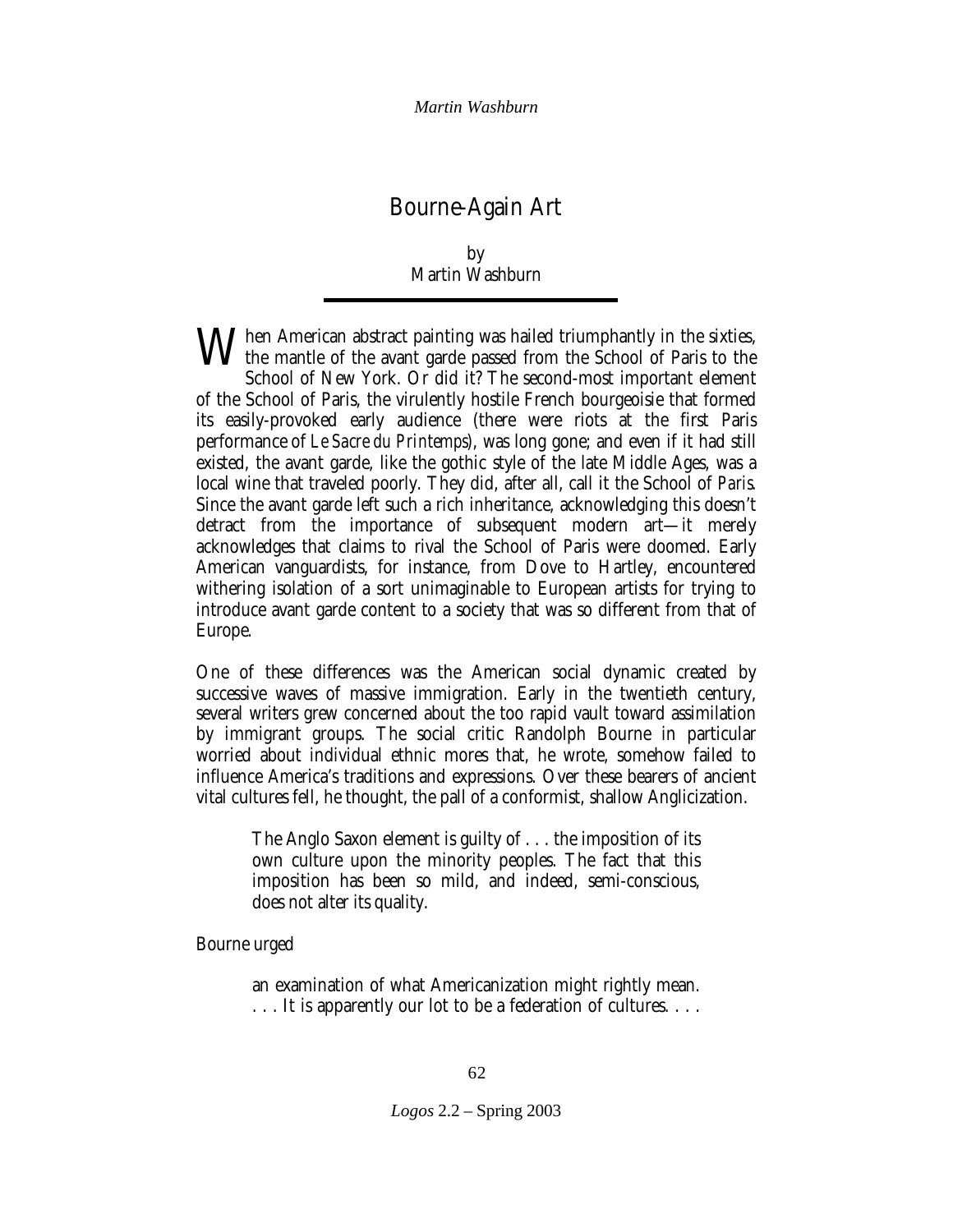we find that we have all unawares been building up the first international nation . . . America is already the world federation in miniature.

Bourne's vision of open cultural federation, however, was not to be realized. The nineteenth through the mid-twentieth century was an age of Anglo-melt, and the price of joining was ethnic concealment. Newcomers anglicized the names of their children, aped Protestant attitudes and manners, and spoke English in public. To display ethnic character invited derision; the melting pot was based on emphasizing apparent similarities and suppressing obvious differences. The process of assimilation and the world it created are at the core of the American aesthetic in literary no less than visual art, and has often been written about. One especially poignant book, *Call It Sleep,* Henry Roth's 1930s masterpiece, uniquely describes growing up in a New York City ghetto near the turn of the century.

Roth's novel explores some of the forces that powered assimilation and the price young immigrants had to pay to survive (surprisingly, Roth's model for immigrant assimilation would also come to serve Abstract Expressionism). Roth's main character, the young, sensitive, Lower East Side-dweller David Schearl, is supported by a protective mother who transmits to him a world of culture. In a book with great feeling for language, English, the tongue of the New World, is rendered in a butchered speech without nuance, while the translated Yiddish David speaks at home is rendered as elegant, delicate and complex. Isaiah Berlin, speaking of the eighteenth century German philosopher, poet and historian Johann Gottfried Herder, exactly captured this culture formation in his description of people's urgent need to retain their sense of place:

Herder virtually invented the idea of belonging . . . just as people needed to eat and drink, to have security and freedom of movement, so too they need to belong to a group. . . . To be human meant to be able to feel at home somewhere, with your own kind. Each group, according to Herder, has its own . . . set of customs and a life style, a way of perceiving and behaving that is of value solely because it is their own. The whole of cultural life is shaped from within the particular stream of tradition that comes of collective historical experience shared only by members of the group.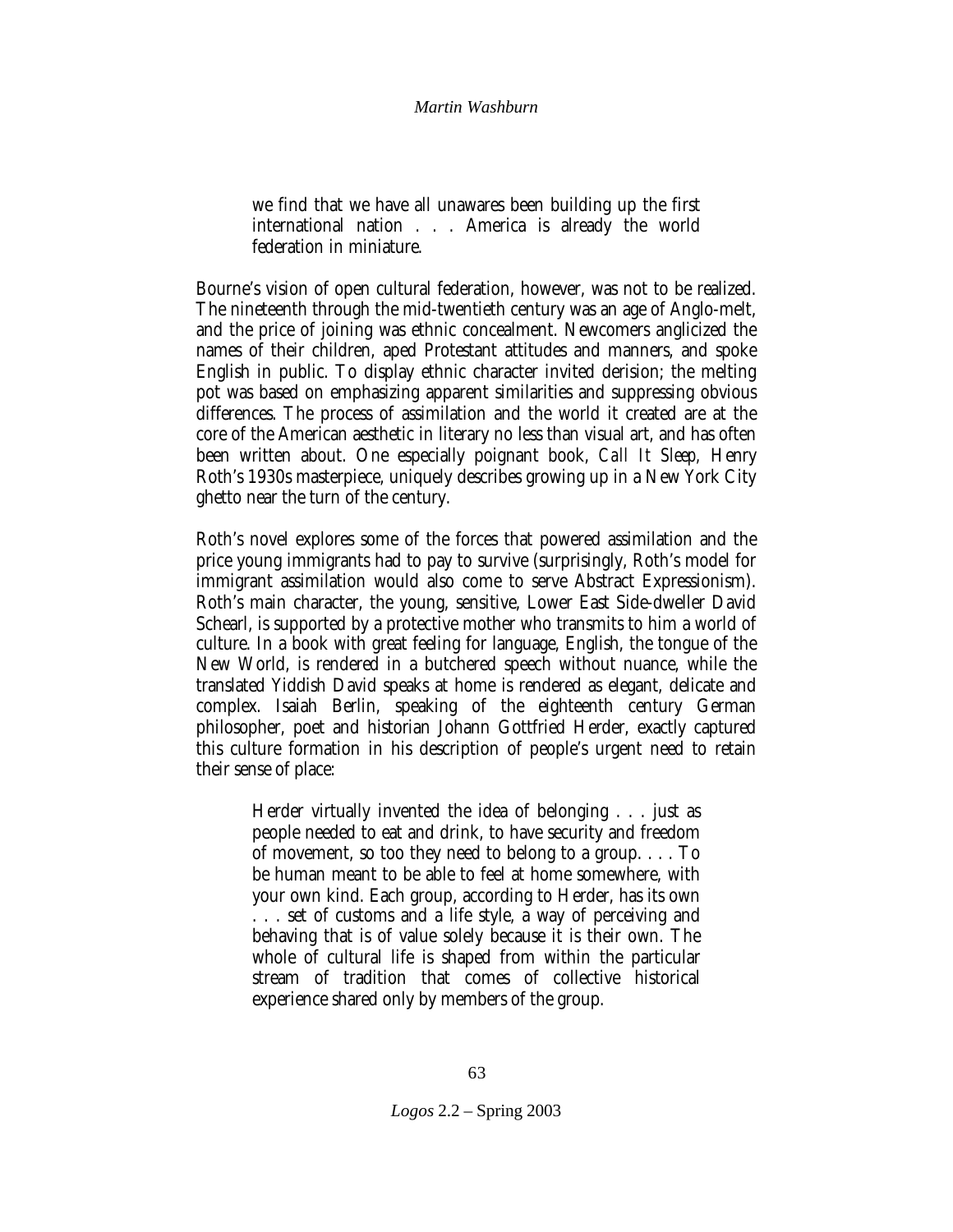Roth, seen through Herder's lens, is carefully delineating how the only route to full culture can be blocked by American mores that require a path which suppresses open acknowledgement of one's own culture.

For David, the contrast between the delicacy and considerateness of his home life and the brutality and indifference of the world around them is overwhelming, and eventually the delicacy and structure of his internalized immigrant world is destroyed. He becomes overwhelmed by the frustration of his childish efforts to understand his situation. When his world finally tears apart, he too is torn, and David experiences, in an uncharacteristic outpouring—almost like speaking in tongues—a raw energy that pours through him in a wild flow: "He fled through to the street, one wild glance at his house and he scurried west. A strange chaotic sensation was taking hold of him. . . . I'm somebody else . . ." David experiences a remarkable surge in physical energy in the context of his self-negation, and the invulnerability it bestows on him is striking: "Ain' even tiad! Ain' even me!"

But the point is clear: a child has made a sacrifice that has wiped out much of his identity, in the process releasing an energy that makes the melting pot work. American subjugation of self to public identity was aggressively spelled out by the young Richard Rodriguez, a writer with what one might call a combination of overseer's complex and Stockholm Syndrome. Like Roth, Rodriguez focuses on themes of American acculturation in an autobiographical narrative called *Hunger of Memory,* published in the 1970s. Young Rodriguez, like Roth, speaks of the social self-obliteration and selfsurrender of a sensitive and shy Hispanic child in the parochial school system, but unlike Roth, Rodriguez embraces and celebrates it.

Only when I was able to think of myself as an American, no longer an alien in gringo society, could I seek the rights and opportunities necessary for full public individuality. . . . despite the fact that the individuality I achieve in public is often tenuous—because it depends on my being one in a crowd.

For Rodriguez, who attacks the "brazen intimacy" of teenagers speaking black English to each other, the outcome of the war between public and private is an emptying of a once-privileged realm. Bilinguists, he declares,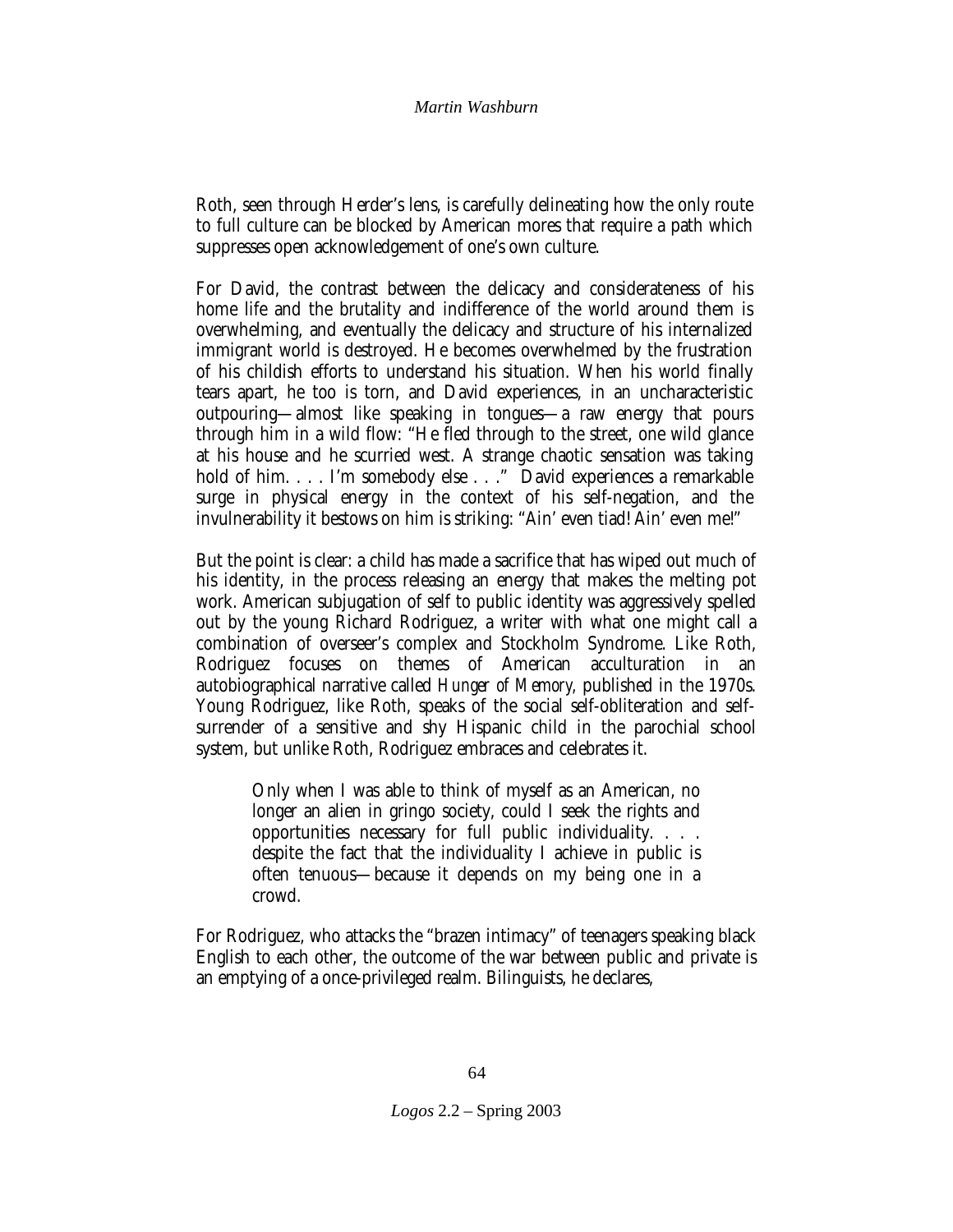do not seem to realize that there are two ways a person is individualized . . . while one suffers a diminished sense of private individuality by becoming assimilated to public society, such assimilation makes possible the achievement of public identity. . . . only in private . . . is separateness from the crowd a prerequisite for individuality. . . full individuality is achieved, paradoxically, by those who are able to consider themselves members of the crowd.

Public space, the neutral area in which Americans interact away from the precincts of intimacy and their private lives, continues to be a social and political necessity, despite the truth of Bourne's insights, because—in this Rodriguez was right—our heterogeneity necessarily defines the place where we meet almost as if we were all strangers. Up until the sixties and seventies, the sobersides business culture, tonally void of character save for echoes of its long-gone WASP founders, served as an inert behavioral model for the more expressive subcultures. Rodriguez's idealization of public space as a value in itself and an eradicator of the cultures for which it stood in as placeholder exemplified assumptions that came to be destructive both to the cultures under attack and to public space itself. This idealization ended the taken-forgranted neutrality of public space. Later on, it also stimulated a resistance that lead to activist agendas and ultimately to the landmined PC mentality of identity politics. Bourne's vision of America as a nation of many strong cultures could ultimately be a recipe for political disaster (as it has been in the Balkans), but it is achievable microculturally. Rodriguez's solution, to take away from people what can't be taken away—their identity—and replace it with whatever gives us presence in public space, was an attempt to substitute crab apples for oranges.

Nothing could have been further from the European avant garde experience than that of Roth and Rodriguez. The School of Paris successfully attacked the larger world with eccentric individual vision and style, not the other way around. Ambitious European outsiders like the Fauvist painters didn't need mass support—they could arm themselves with theories and produce manifestos to justify their surprising art. They established themselves through the strength and definiteness of their ideas, which needed to resonate only in a few appropriate places in their class-structured world to achieve a degree of security and recognition.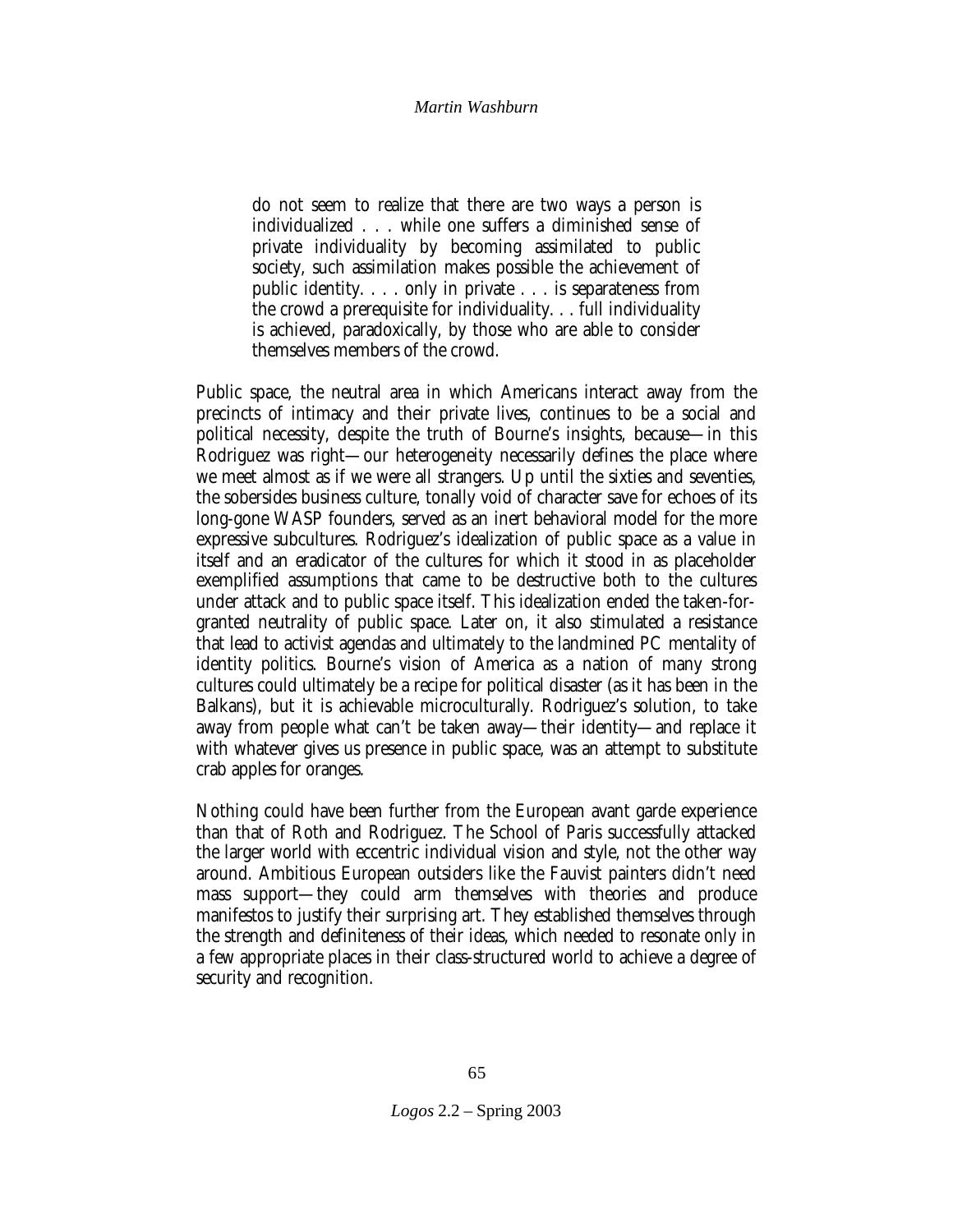In America, by contrast, the Fauvists would have had trouble registering. As a fascinated and somewhat alarmed de Tocqueville put it in the early nineteenth century, "No longer do ideas, but interests only, form the links between men, and it would seem that human opinions were no more than a sort of mental dust open to the wind on every side and unable to come together and take shape." In the New World, dissenting thought, even robust social experiments, would arise but tended to disappear, leaving scarcely a trace. Commenting further on the way ideas lost their status in the American climate and were replaced by the power of consensus, de Tocqueville wrote that "the idea of rights inherent in certain individuals is rapidly disappearing from the minds of men; the idea of the omnipotence of the authority at large rises to fill its place." In a rather chilling assessment of these developments, the historian John Patrick Diggins, author of *The Lost Soul of American Politics*, has written that "society [was forming] as a self-regulating entity whose laws operated not only independently of the political state but [was] held together by unconscious needs and desires, society as something alien to the self." Rodriguez's violent self-cleansing was performed in the name of this society.

Early vanguardists were required to enter our society of strangers and create an aesthetic to fit, not challenge, the vast, neutrally-defined arena of public space. Abstract Expressionism sought to move the capital of world art from Paris to New York. But to be a Frenchman in Paris, the hub of centralized French politics and culture, is to be at the center of a cultural orchestration that never misses a beat. From Alsace to Normandy, identity in this Herderean universe is simply a fact; each Frenchman's political and cultural birthright, locally and nationally, are seamlessly one.

To watch a busy Paris street is to watch a rhythm. The processes of acculturation are profound—so profound that a French painter's own taste could become the national style, as Jean Renoir reports his father's did. By comparison, New York City has rhythm, but not a rhyme: it is always thrilling to come back to the city after an absence and with a fresh eye encounter the unanticipatable melee of styles that a New York street affords—a near chaos in which each citizen is working out his own pursuit of happiness in his own way and at his own pace, just trying not to bump into anyone else. The Founding Fathers, who bestowed on us the right to the pursuit of happiness, left the individual relatively disconnected and without context. The early removal of the capital of the country to out-of-the-way Washington, D.C., to preserve the federal government from local political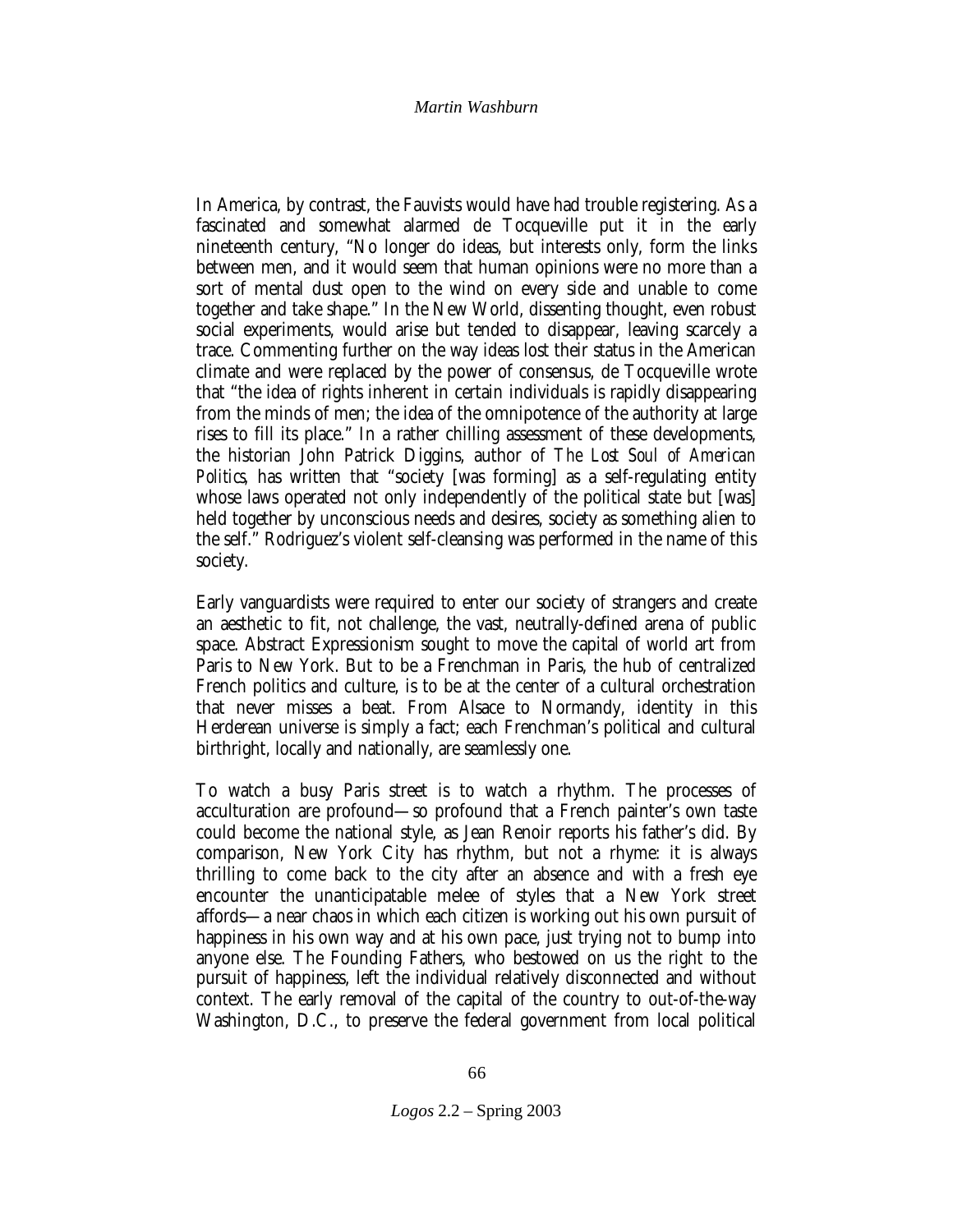influences, cut the individual off from a sense of participation in central decision-making, leaving an apolitical, unmoored citizenry and making federal power seem remote and irrelevant to local interests. Abstract art played a significant role in the expansion of idealized public space. The European tradition of an art that established niches and boundaries needed to be transformed into an art of identification in which boundaries dissolve. The two traditions are profoundly different: the former often involves respect for what you can't identify with. When in the nineteenth century Oscar Wilde addressed American coal miners wearing velvet knee britches and they cheered him, Wilde's audience was accepting, not identifying with him. When the identity of a community is secure enough, as in Herder's universe, it is possible for it to accept an alien element, as the coal miners accepted Wilde for his guts, his performance, and his britches. When gay theater, the most original theater in the 1960s heyday of Off-Off-Broadway, finally emerged from midnight, out-of-the-way performances, it engaged in a debate about self-presentation. The decision was made by key players like Charles Ludlam and the general gay community that their theater should not publicly formulate its aesthetic and worldview as one openly different from heterosexual theater's, but present itself more as an already included, attractive ethnic group, as in, "There's a little Italian in each of us." The proffer of identification, unlike that of acceptance, means that the audience is being offered more social and personal space to expand into. This form of art, which expands public space, helps explain why in America cultural innovations that start out with considerable character rapidly turn into mere trends once the move toward "the center" is made. The center, rather than being a location equidistant from two extremes, as is invariably represented, is actually a loose puddle that erodes structures which express character.

Abstract Expressionism was well on its way to a rendezvous with public space long before the gay theater. Its avatars too had their own strategies. In a world where society itself pre-empted alienation, the alienation of the artist, foundation of the European avant garde, couldn't register. So would-be American vanguardists did not attack their equivalent of the bourgeoisie the middle class—but worked to convince Americans that modern art was not as far from middle class interests as provincial reactions of rejection might lead one to think. The author of *How New York Stole the Idea of Painting,* Serge Guilbaut, noted that in 1943, in an effort to help gain acceptance for their painterly convictions, two painters—Mark Rothko and Adoph Gottleib—wrote to *The New York Times* to explain that their movement (Abstract Surrealism, which was to become Abstract Expressionism) sought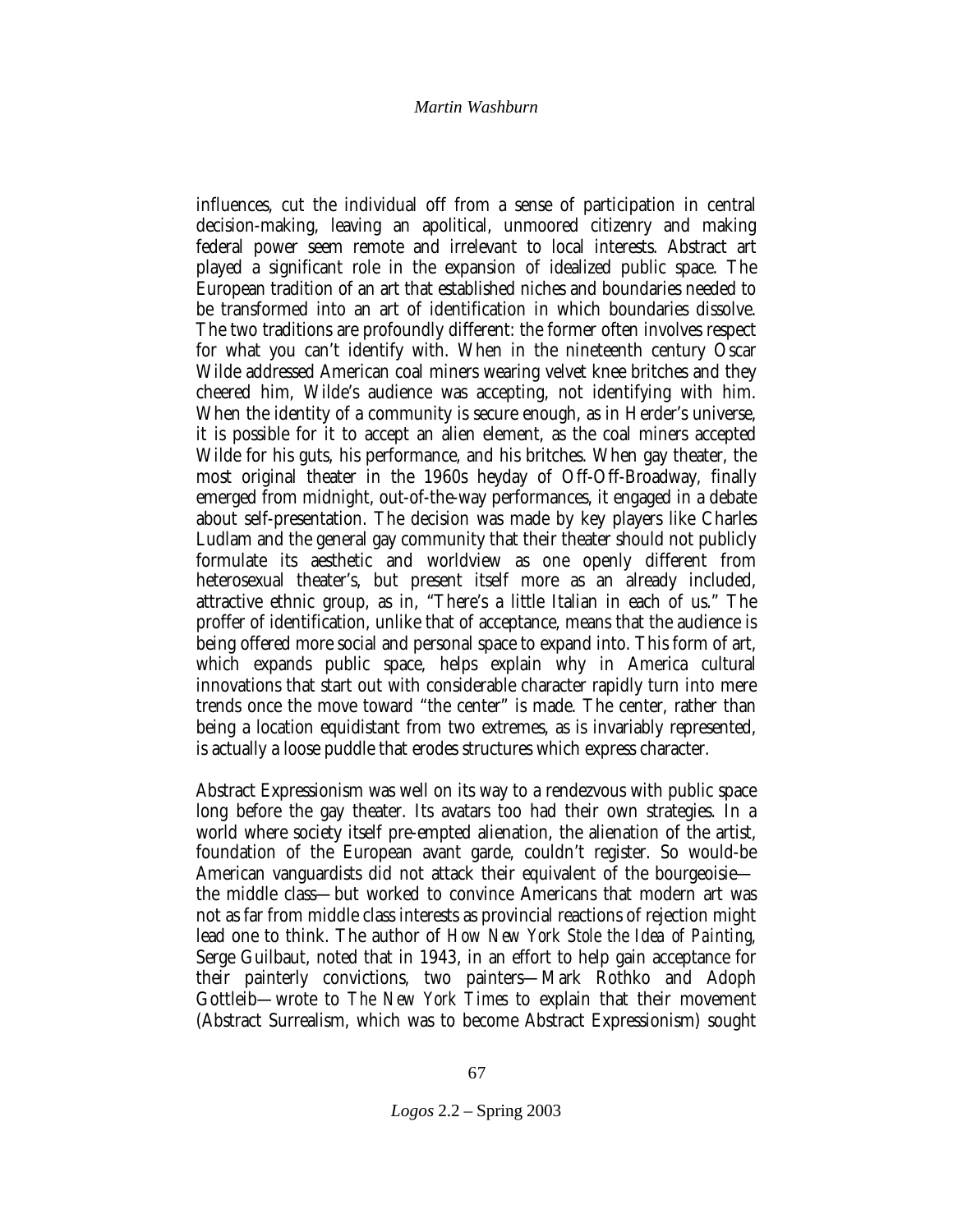"simple expressions of complex thoughts." Their ambition—to field a "just us folks" version of abstract art—is telling. First, as an aesthetic posture, it's more than a little condescending—a hypocritical tone invites the audience to participate in its own dumbing down. Second, their formula may set a limit on accomplishment—in a discipline like art, whose high achievers have always been famously single-minded, a calculating preoccupation with packaging complexity to look simple risks having marketing considerations interfere with artistic interests. Practically, however, Gottleib and Rothko weren't misguided; they were merely seeking to broach an American resistance toward abstract work whose intensity sometimes masked a certain empathy. As an example of backhanded appreciation, consider the words of a disapproving Chicago critic who wrote of Duchamps's *Nude Descending a Staircase:* that "it looks like an Omaha lumberyard in the tornado season"—a brilliantly empathetic image that suggests the painting had struck home. But even when abstract painting struck a responsive chord, the road to acceptance was rugged.

Abstract Expressionism overcame these obstacles by changing the tentative explorations of Abstract Surrealism into an intellectually unthreatening form that Americans could identify with—painting that emphasizes itself as an act (in fact dubbed Action Painting by the critic Harold Rosenberg). A material gesture in paint is an incontestable material fact that could serve as the simple expression Rothko and Gottleib sought. Difficult to unpack and as incontestable as a small avalanche, gesture could compellingly stand as a force whose literal actuality could override and mask whatever it carried along. Action Painting's immediacies, in other words, grow from an impressively physical style that foreclosed interpretation while encapsulating the emotive resonance of the broken-surface brushstroke of, for instance, Rembrandt, Velazquez and Rubens. These seventeenth century painters confirmed and celebrated the European tradition that the freely released painterly gesture can bear with it not just material, but feeling. The European painterly gesture created elements of an image into which feeling had been infused by virtue of the hand of the artist, expressing, sometimes miraculously, both his body and his mind. In this way, the School of New York, offering the same tradition in a wholesale form, in an instant stroke delivered to the emptiness of public space the fullness of culture. $<sup>1</sup>$ </sup>

 1 The Abstract Expressionists had major differences, and statements about the movement may not apply equally—or at all—to every painter. (Hans Hofmann, in his preservation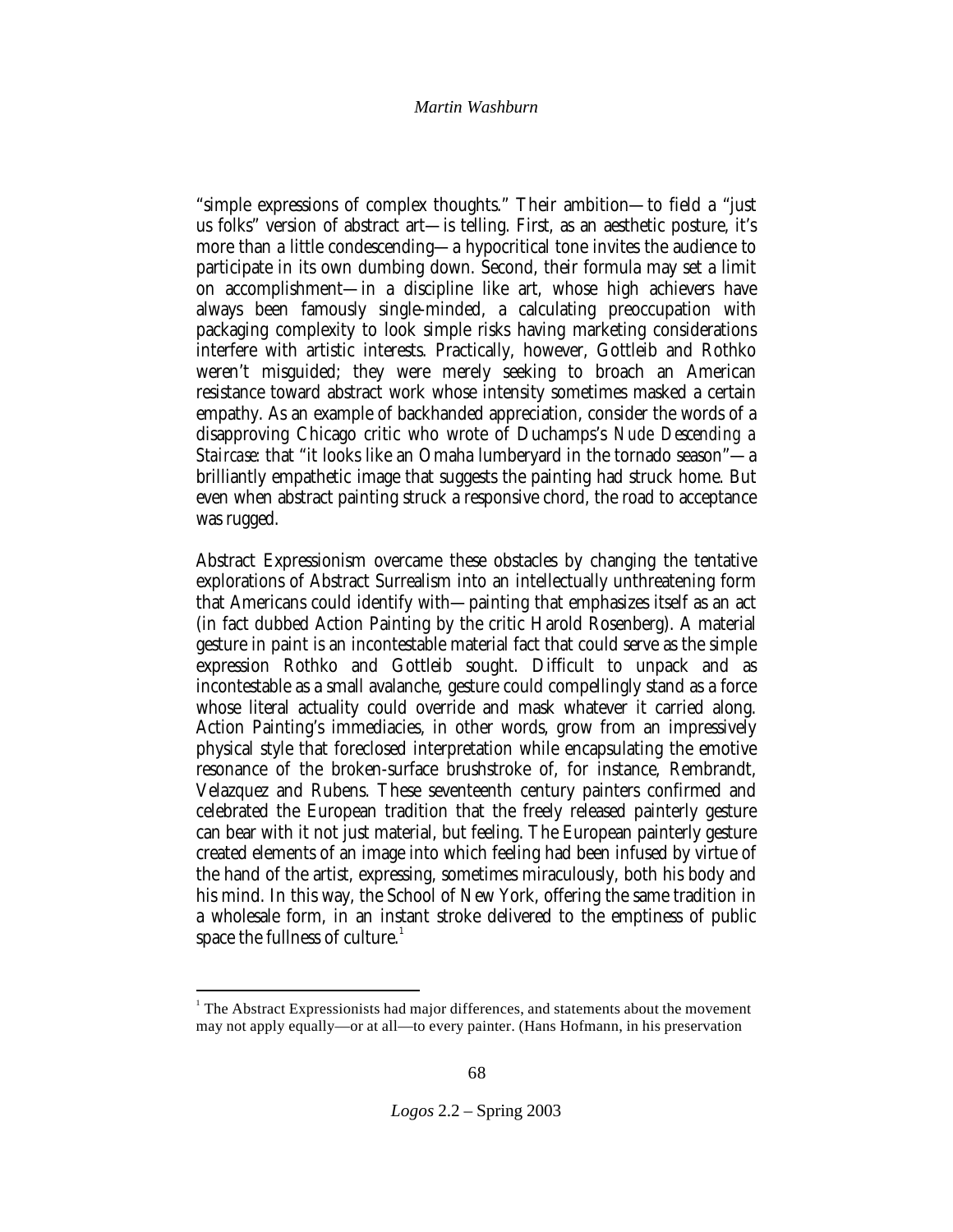The contradictions inherent in this posture were as massive as the paintings themselves, since it was a question whether painterly values could be detached from European contexts hardly reflected in American experience. For the most part, the American aesthetic for which physicality is deliberately central, for instance, is a hand-me-down from the era of the Genteel Society in the latter part of the nineteenth century, when, as Santayana observed, men took on the bully work—continent taming, exploring and building a great nation and great business empires—"The House of Will," as he put it—while women, in control of manners and morals, controlled the arts and writing—"The House of Culture."

In the nineteenth century the thought and writing of the American Renaissance bloomed with Emerson and his contemporaries, and the rise of magazines, as the more softly surfaced Genteel Tradition began to rule in place of earlier, male-oriented Calvinism. Though the majority of the new voices were still male, men in the new context experienced frustration over the difficulties of putting forward any aesthetic that expressed male roles and a male authority that shared characteristics with the purposive Calvinist model. Complaining about the imperviousness of American cultural thought to critique, Henry James, a beneficiary of the new climate and himself preeminently genteel, writing in frustration in *The Speech and Manner of American Women,* complained that this unapproachable style of cultural authority

defies the criticism and the criticism, gasping at the impunity, is reduced to the impotence of the traveler, waiting, carpet bag of notes in hand, at a by-station, for the train that whizzes past without stopping. Whence the wondrous vicious circle the train ignorant of a goal, but never so much as slowing up, the traveler conscious of a mission, but never so much as making a dash. Whence, in other words, the rare perfection of the impunity, assured *in advance* of the non-intervention of criticism.

 $\overline{a}$ of the German color tradition, was most in a class by himself.) For the purposes of this essay, de Kooning is in the forefront.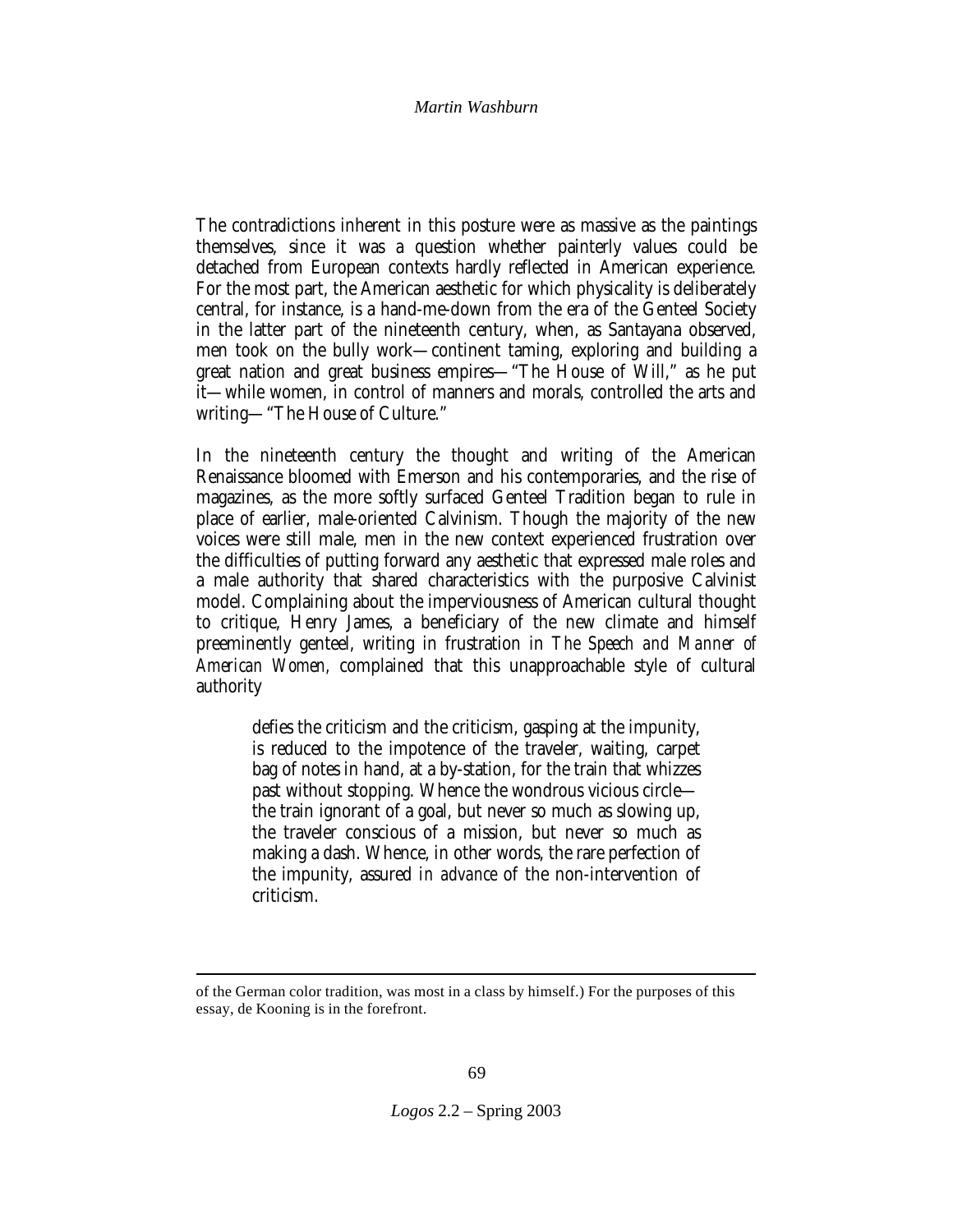American male writers of the day—Twain, Thoreau, and Melville, who were also beneficiaries of the new society—were frustrated and reactively wrote books in which women have no place (Huck Finn has no mother; *Moby Dick* is virtually womanless). *Moby Dick,* a masterpiece, was an early project of wounded masculinism, which itself became an aesthetic as the struggle to make art out of the man's cultural portion of triumphal, often physical work went on in the writing of Hemingway and a multitude of others. Abstract Expressionism, an art movement that barely included women and fielded a massive, violent art with concealed content, eminently belongs to this tradition.

With their unfancy housepainter's brushes and Duco, the Abstract Expressionists associated themselves with everyday blue collar journeymen and their unexceptional materials, appropriating a democratic status that seemed to bypass complex ideas and was very different from the status European movements derived from structured thought. Abstract Expressionists, who were often indifferent to the impermanence of their materials, abjured the craftsmanship whose skills had conferred traditional status on objects in Europe. In America, the values of the craft tradition, suitable for limited production of articles of quality, were obliterated by the need for objects in quantity and the pressures of technological change—the American designer of clipper ships, when asked why his vastly superior vessels weren't put together with greater care and so didn't last, answered that it was because builders knew that within a few years even better-designed ships would be replacing them. The continent's apparently endless resources promised a vast flow of unspecified materiality that could be directed to manufacture whatever object was desired. This river of fluid materiality was the New World's democratic response to the crafted, niche-creating status object, and it was to this vast potentiality that Abstract Expressionism turned, rather than to the precision and specialized knowledge of the craftsman.

One all-important aspect of the new role of the artist as unintellectual aesthetic athlete was Abstract Expressionism's near total abdication to critics. In absolute contradiction to the tradition of the European avant garde, whose members were in control of their own theoretical destiny and were witty, sharp-tongued and feared, Abstract Expressionists handed over their voices to critics, especially to Clement Greenberg. An arts impresario almost without peer, Greenberg wrote for *The Partisan Review* and worked in the 1930s, '40s and '50s to make America the center of advanced abstract art, engineering, as Guilbaut has described*,* the shift from the School of Paris to the School of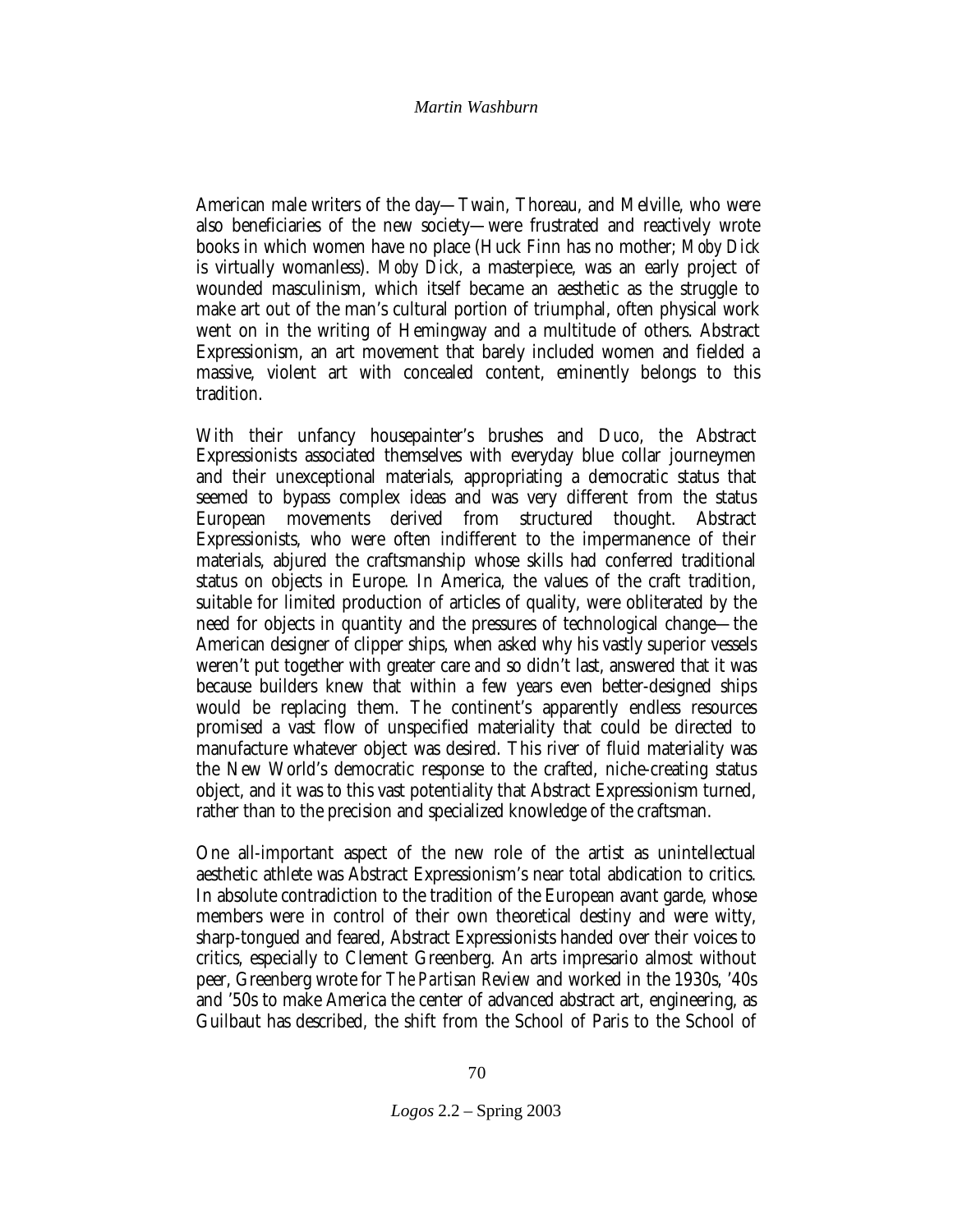New York. But the demand on artists to represent themselves—a group of mature men who had mastered one of the most difficult disciplines of the century—as exuberantly witless, if occasionally oracular, cowboys, was only one of several sleights of hand required.

Given the differences between Paris and New York, Greenberg had his work cut out for him in creating a marketplace for American abstract painting (which had been frozen out by European work), leveraging the leap from third-rate to world leader status in painting and displacing the Frenchoriented galleries that then reigned in New York City. First, he winnowed the number of artists to be called Abstract Expressionists, much as Dutch explorers when they discovered a Pacific island of nutmeg trees immediately cut down three-quarters of them, ensuring the scarcity that a strong market requires. (For instance, an artist named Janet Sobel made drip paintings before Pollock, which the artist saw and admired—and though Greenberg admitted they were the first "allover" paintings, he pruned her from the canon.) He also insisted, in the very political aftermath of the Depression, that the artists divest their work of political intentions. Then he put abstraction on a weight-loss program that roughly paralleled the one endured by American women since WWII. On this artistic journey, art would shed its "expendable conventions"—all components of a painting that did not point to its material elements as paint and canvas—in order to arrive at a perfect, irreducible, inherent flatness. Using technical language to apply this highly selective reading of European aesthetic developments that began with Cézanne ("I am the primitive of a new art"), Greenberg claimed to be able to identify the steps to the ideal of flatness that he advanced as painting's all and everything.

In doing so he designed a historicist criticism that, like the stance Henry James complained about, was able to bypass and ignore the content of individual works—the sites on which painterly value is actually created. In contemporary formalist criticism, the critic Leo Steinberg wrote, "The criterion for significant progress remains a kind of design technology subject to one compulsive direction: the treatment of 'the whole surface as a single undifferentiated field of interest'. . . . there is rarely a hint of expressive purpose, nor recognition that pictures function in human experience."

# **Easter Monday**

*Logos* 2.2 – Spring 2003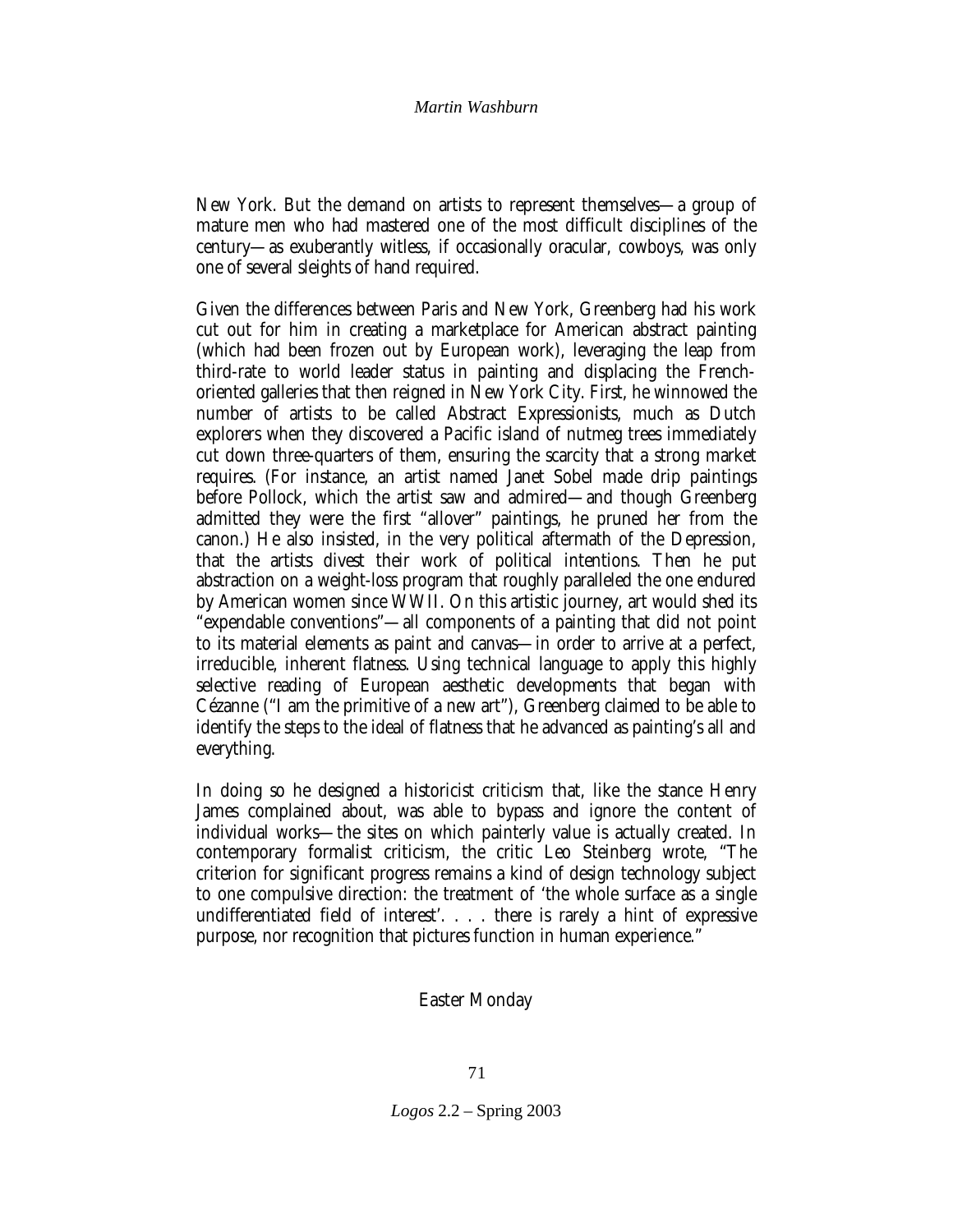The School of New York can be said to divide into three parts, the more buttoned-up, "uptown" artists (Gottleib, Motherwell, Rothko, and Newman), the "downtown," bohemian-seeming expressiveness of de Kooning, Kline, Gorky, and Pollock, and the explosive, color-saturated work of Hans Hofmann, who wedded the German painting tradition to American abstraction. Willem de Kooning was the most central figure of the downtown group and probably the painter who most justified the movement's second defining term, "Expressionism." De Kooning's *Easter Monday,* painted in 1955-56, has shallow space, powerful brushstrokes made with housepainter's brushes, traces of newsprint, and ranks with masterworks of the School of Paris. It is deeply anti-conventional in its indifference to elements that hold a painting together, like internal reverberations and echoings of color and shape; de Kooning's painting not only doesn't cultivate such connective harmonies, but seems to turn against them. The openness and vulnerability of the painting seem to contribute to a mood of ambivalence, even apathy. It is a powerful and physical performance somehow laced with torpor.

*Easter Monday*, as if it were made of debris and litter, the continuous grinding of impacting edges and pulverizing pressure, seems to suggest that in the gutters of the urban mind all consciousness is degradable. It is, incidentally, an extremely difficult painting to hold in memory, in all likelihood because the principles of its formation seem to violate principles of coherence that help us recognize landmarks and make the world seem familiar.

A painting by de Kooning can brim with assertions which never quite reach the level of full articulation; the energy and tension of the work come out of a ferment that generates an almost insurrectionary overtone of part to whole. We would anticipate imminent riots were it not for the densely shifting connections which recoalesce just in time to avert bloody hell, but which offer no more sense of permanent coalition than flotsam. In fact, there seems to be an unusual relation between the energy of the surface and the passivity of its elements. *Easter Monday* recalls Bourne's earlier, rather black vision of aspects of America, which he said, are "centrifugal, anarchical. They make for detached fragments of people. . . . they become the flotsam and jetsam of American life, the downward tow of our civilization . . . the cultural wreckage of our time . . . America has as yet no impelling integrating force. It makes too easily for the detritus of cultures. In our loose, free country, no constraining national purpose, no tenacious folk tradition and folkstyle hold the people to a line."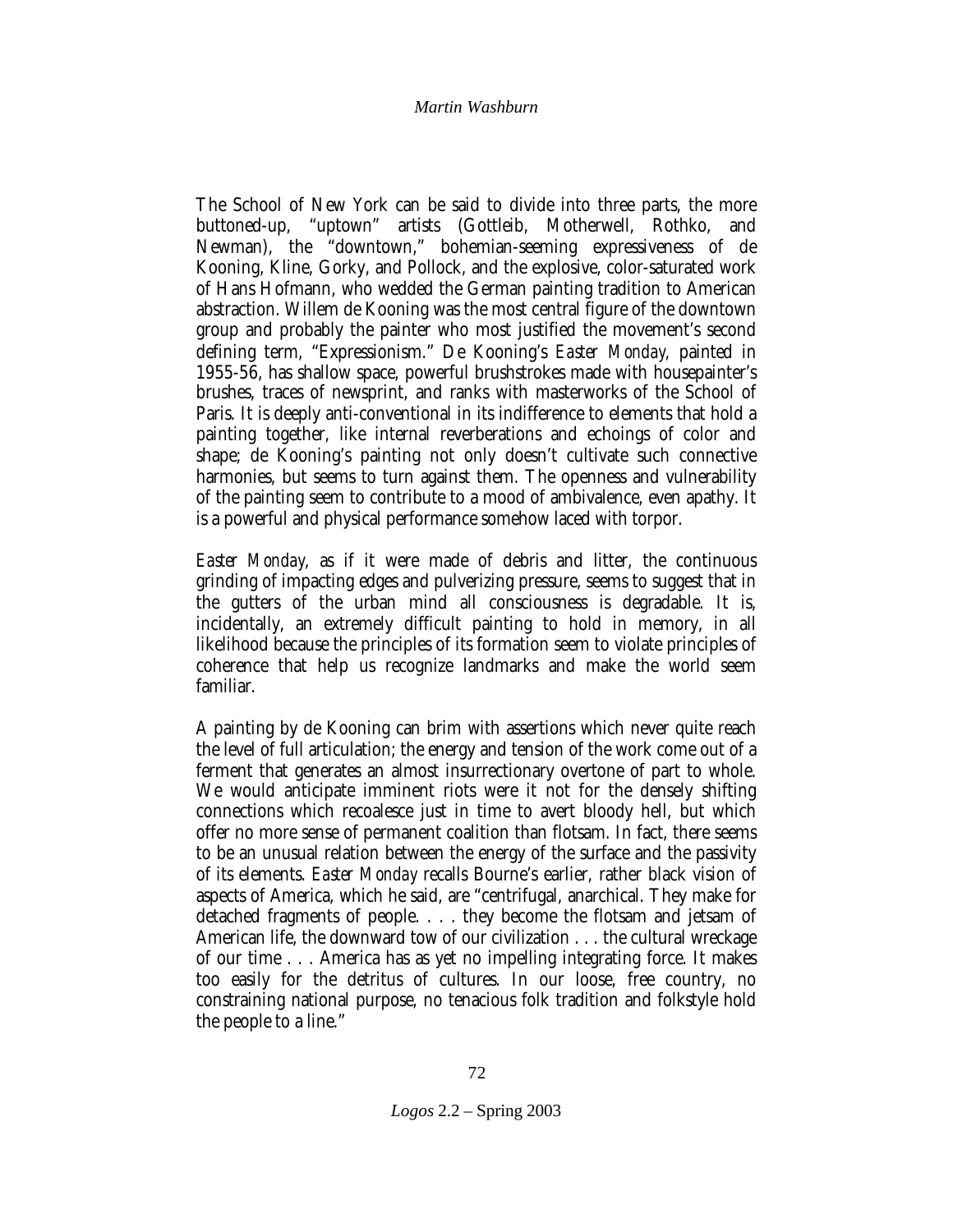*Easter Monday* manifests an extraordinary American artistic vision, an accomplishment of the first order even though it offers us no way to cope with the condition it creates beyond a relentless jockeying and parrying. Much of its greatness, and for that matter the power of Abstract Expressionism's high aesthetic, comes from faith in American ideals—like its use of the material as a metaphor and a medium for universal, egalitarian sharing. De Kooning's work shows us how painting that embraces and embodies the character of a remarkable society can achieve great art, however peculiar that society's limits and the strictures placed on artists; if Abstract Expressionism, like *Moby Dick,* has at its heart a tragic misconception, it is not one that barred the production of masterpieces.

Abstract Expressionism's aesthetic of what-you-feel/see-is-what-you-get can't help but involve a kind of oblivion. For the benefit of Everyone, the artist, as a somebody and as a class, was to surrender his or her irritating separation, which normally has been sustained by insider knowledge about the means, history and tradition of the practice of painting. The cost of Abstract Expressionism's appearing to relate so directly to the public, as if Greenberg's dictatorship of the aesthetic proletariat had already succeeded, is that it circumvented the reality of the special knowledge, traditions and even the existence of the artistic communities from which painting springs. This more direct relation to the viewer was occasionally asserted in various ways by different artists, who attempted to articulate the authority of their art. Their comments stood, if without much force, against the historical imperative promoted by Greenberg's criticism. Greenberg might be guiding painting toward ultimate simplification graspable by all, but he was doing so by manipulating the esoteric technicalities of historical aesthetic process. In his resistance to critical authority, Rothko could sound wistful ("I'm not an abstractionist . . . I'm not interested in the relationship of color or form or anything else. I'm interested only in expressing basic human emotions tragedy, ecstasy, doom, and so on. And that a lot of people break down and cry when confronted with my pictures shows that I can communicate those basic human emotions. . . ."); Newman fielded muscular and feisty bluster (the artist declared that he preferred questions about content, which he called "subject matter," to those about technical fact, which he dubbed "object matter"); and de Kooning's defense of his deeply contradictory style was magisterial (he had, he dismissively said, no interest in "abstracting or taking things out or reducing painting to design, form, line and color").

*Logos* 2.2 – Spring 2003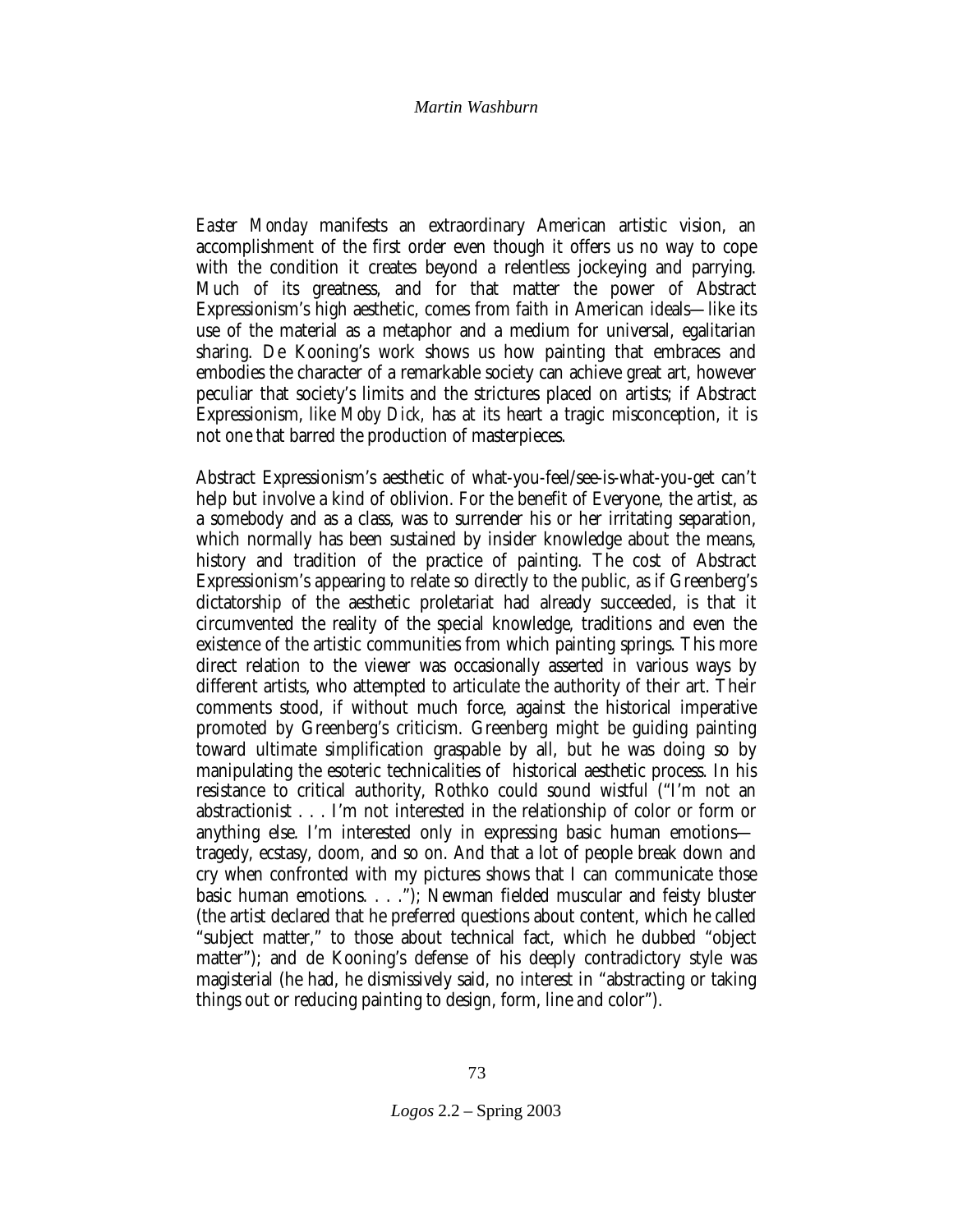

Willem de Kooning, *Easter Monday* 1955-56; 96" x 74"



Willem de Kooning, Woman I. 1950-52; 76" x 58"

The idea that a triumph over our external enemies in World War II was to be followed by a triumphant struggle within our own culture that transformed the discomfort of our own alienation was a uniquely American fantasy—a notion that Melville, for one, would have appreciated. With the artist as a touchstone and exorcist, the alienation of the artist could substitute for the alienation of the society. Unfortunately, the social alienation of public space only superficially resembles that of the individual.

We can see the results of this confounding in the ambivalent Woman paintings of de Kooning, executed with characteristics that appear at first glance to be the essence of individual alienation: impassioned brushwork, powerful color, exaggerated emotion, obsession with the subject. De Kooning, however, especially in this series of paintings, remained locked in the bounds of public space, rather than seeing his own alienation through, and he specifically rejected catharsis. To challenge catharsis as the engine of a too-comfortable humanistic art is understandable; to reject connection is not. Catharsis remains a part of the process by which individuality comes to terms

*Logos* 2.2 – Spring 2003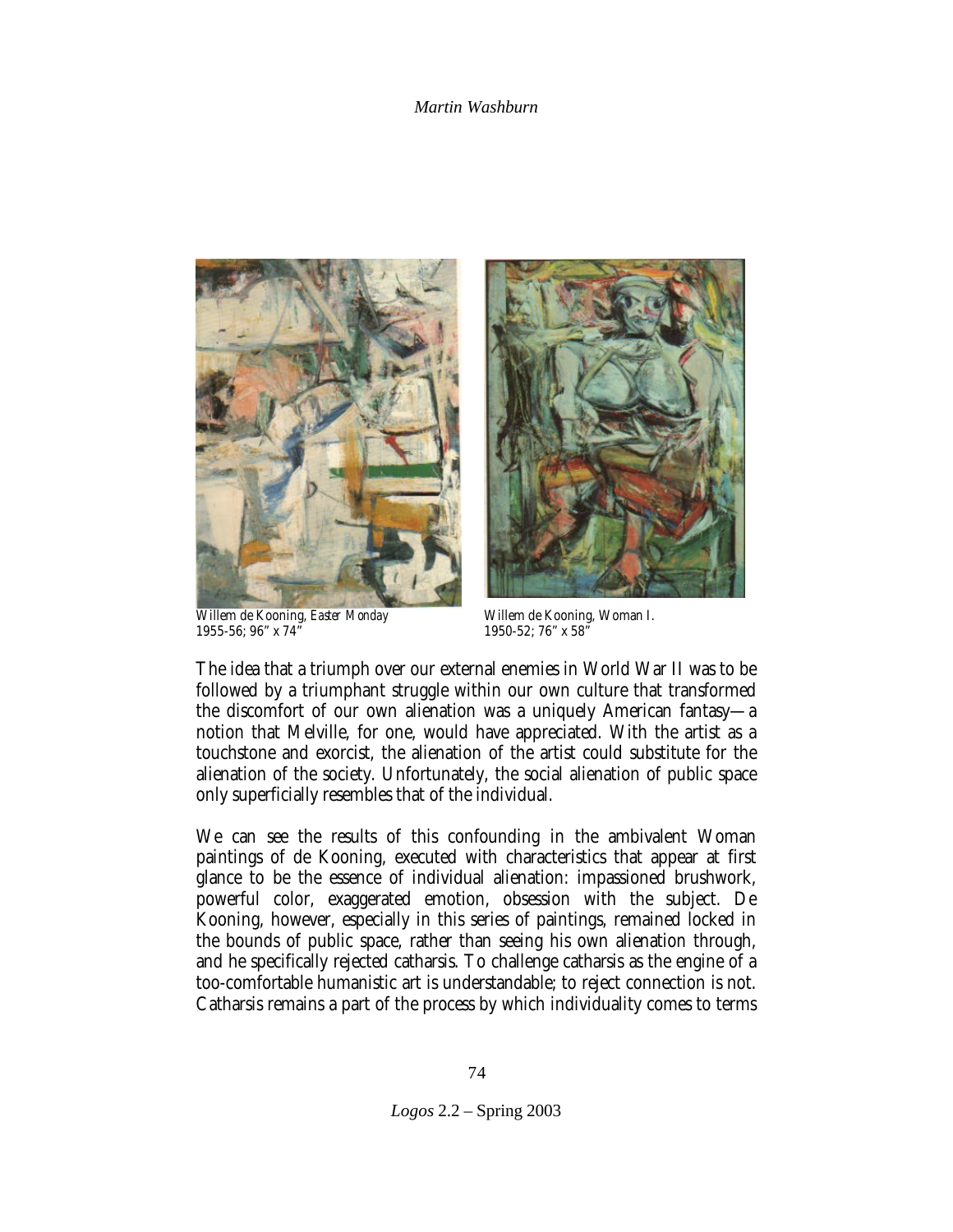with its own alienation. There is no entity, after all, to be made whole in the realm of public space, and no one's humanity to confirm; de Kooning's Women paintings (which should rank high among the projects of wounded masculinity) have much heat but little warmth. In this they are entirely different from the works of one of de Kooning's masters, Soutine, who (by Greenberg's account) used paint with a powerful physical expressivity that makes a positive, even Rembrandtian connection with the subject. In de Kooning's Women paintings, by contrast, the emotionally violent painterly releases are combined with a *lack* of connection or identification with the subject. De Kooning's deep knowledge of painterly traditions subject. De Kooning's deep knowledge of painterly traditions notwithstanding, the alarming image keeps looking not like a vision of humanity that has achieved emotional reality, but like the portrait of a panic attack that is not being dealt with.

*Les Demoiselles d'Avignon*, behind which Picasso is reported to have sat on a chair for three days "in horrible moral isolation," embodies the fruit of individual alienation—daring risk, idiosyncratic vision that reveals a challenging and surprising version of reality, a need to visibly connect with the past (if only in reaction) and to reconcile vastly different forces (in this case the psychological power of African masks, the classical nude that echoes through the treatment of the figures, the Mannerist skies of El Greco); it also shows a desire to arrive at completion and closure. Public space lacks a context for fathoming the urgency of the artist's need to make contact with traditions, or the meaning of a statement like Kafka's that the artist's work should be "the axe that destroys the frozen sea within us." The works of public space, in other words, like the artist in a recent exhibition who shows himself idly drinking a Coke before Buchenwald, can't entirely grasp the character of crisis or morality. Warhol's electric-chair and suicide paintings reassure the consumer society that no matter what human horror threatens, Pop's aesthetic quotation marks can restore the interests of the consumer to center stage.

Abstract Expressionism stabilized, if at an ultimate price for some of its members, as an unrepeatable moment in art, forming a fulcrum between two worlds—Europe and America—and two epochs (the mid-20<sup>th</sup> century and previous abstraction). But in practical terms, what it had to offer would be confined to its own generation. The Abstract Expressionists were terrible parents.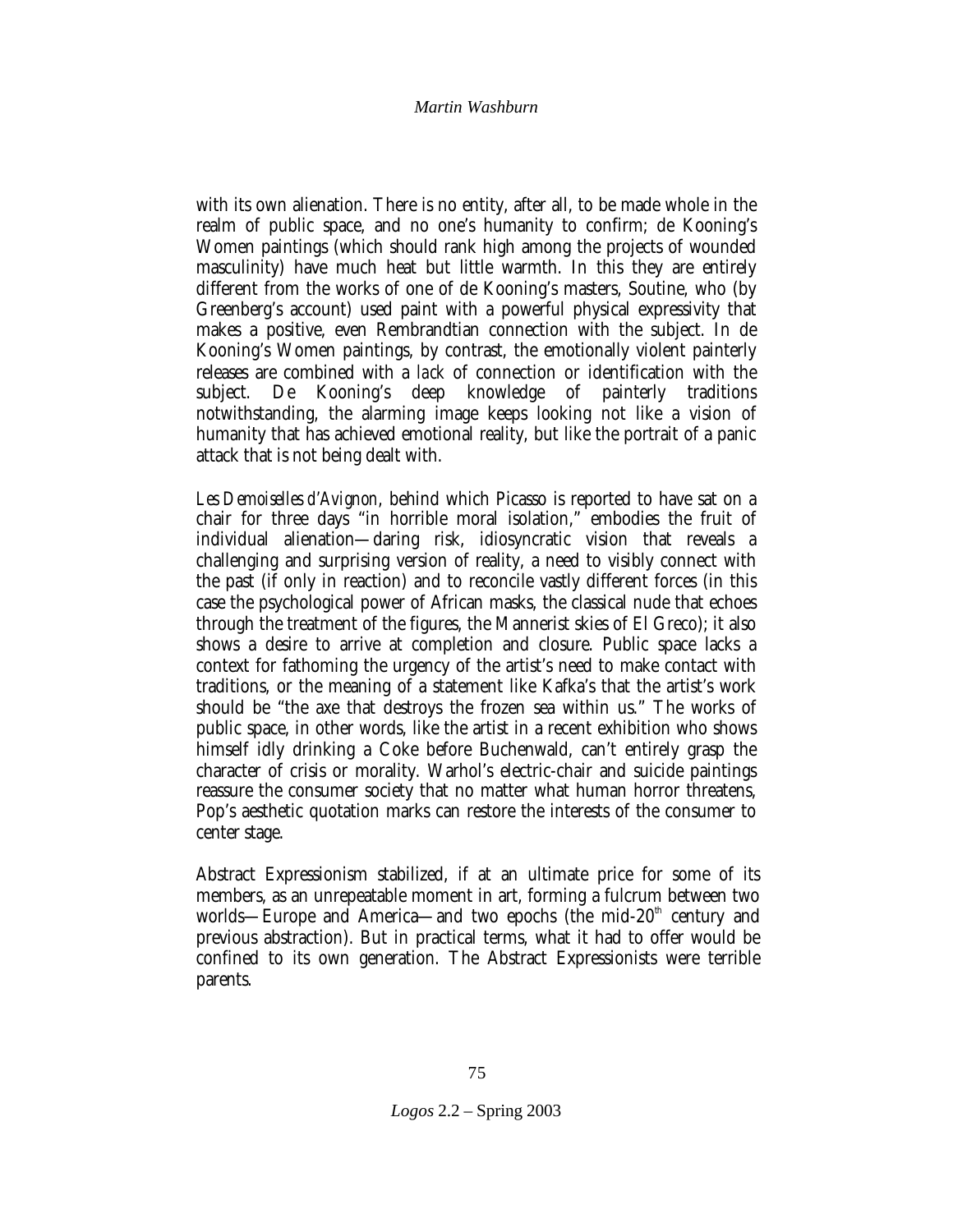# **The Sixties and After**

What became of this uniquely American movement over the next decades? Something quite strange: in the early 1960s, without explanation, American culture began its 90-degree turn into Pop Art. For the many serious younger artists whose artistic life was bound up with Abstract Expressionism—and most serious young artists in New York City then were—it was as if, without any public announcement, a large cruise ship bound for the Riviera suddenly began steaming toward Nome. Astonishingly, the movement that put America on the art map simply dropped away after one generation. Although its artists continued to work and their paintings appreciated in value enormously, they left no path, and showing space for Abstract Expressionistinfluenced art began to dry up.

Abstract Expressionism's abrupt short-circuiting was due both to the working out of Greenberg's legacy, and the Faustian bargain the movement made with his theory. Greenberg's reasoning masked several fault lines—to begin with, the extreme heterogeneousness of the movement's members, who, because of differing artistic intentions, would not have been called a movement anywhere else in the world. Thanks to Greenberg's suppleness and determination, that issue never even came up. His theories also conveniently skirted issues of vanguard obligations on which they reneged (for example, conforming to the standards of reigning power, democratic or otherwise though their swagger and intransigence always made them seem rebellious). Politically, his doctrine, claiming to shape painting's march to its ideal state, retained Marxist elements that he deliberately concealed as the country geared up for the Cold War. Guilbaut noted the strong links between Greenberg's theories and

the powerful Marxist movement of the 1930s, to the crisis of Marxism, and finally to the complete disintegration of Marxism in the 1940s. . . . Greenbergian formalism was born from those Stalinist-Trotskyite ideological battles, the disillusionment of the American left, and the de-Marxification of the N.Y. intellectual.

That many of the artists developed in a leftist context was rarely mentioned. Abstract Expressionism's burden of obscurity was heavy.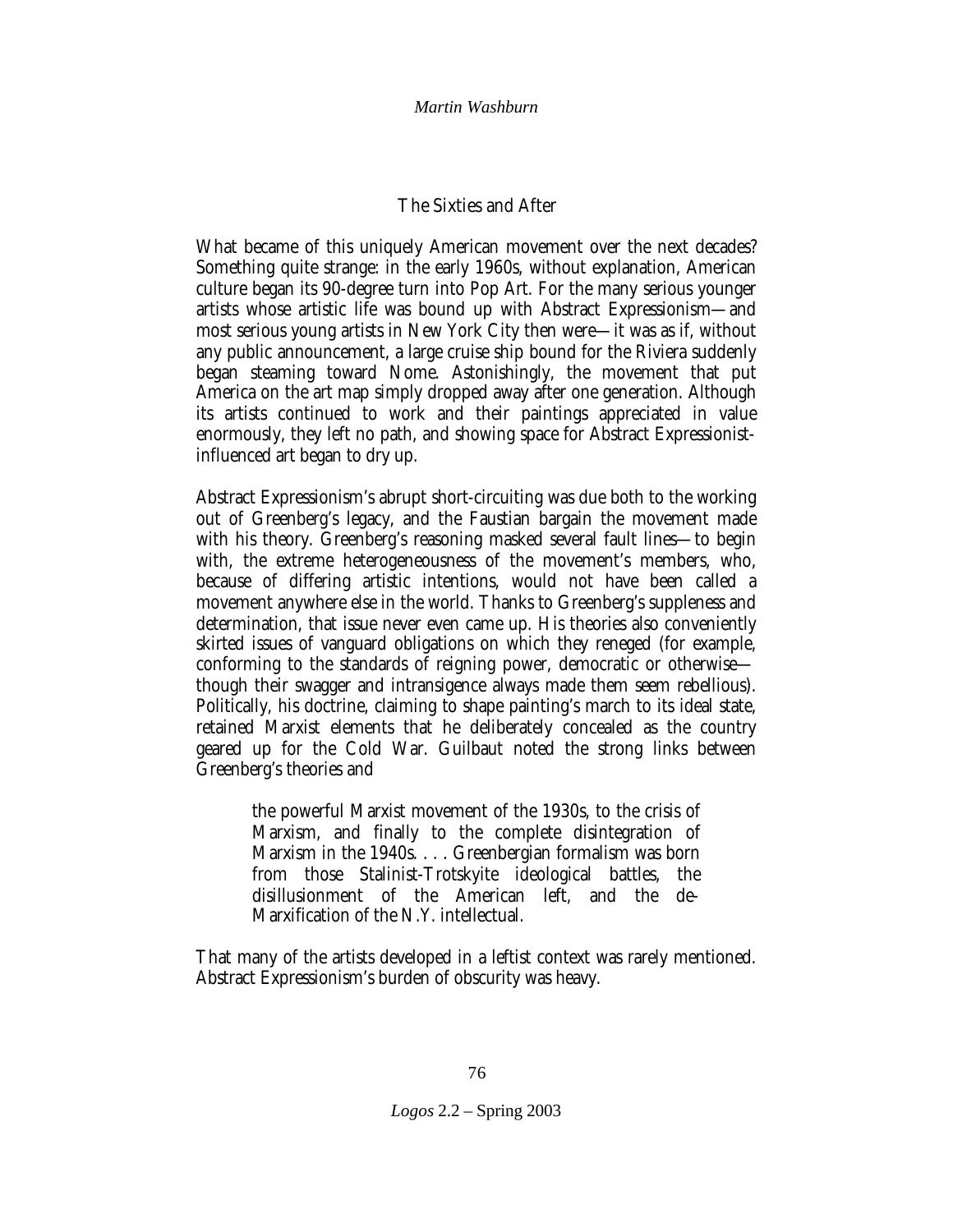The surrender of Abstract Expressionism's artistic critical voice to theoretical handlers was a disaster. Failure to coherently express its artists' views contributed to the suppression of similar ideas in the next generation. And while Abstract Expressionism's strategy of injecting a kind of orphaned high art without name or reference into public space was effective, the shock tended over time to wear off. As the '60s approached, even Greenberg could not alter the fact that his theory of "expendable conventions" had run out of gas. An art was about to appear for which the purity of the physical act would be irrelevant. In December 1959, Frank Stella presented a largish canvas with regularly spaced dark diagonal black stripes at MOMA. The work was applauded by Greenberg's critical acolytes. With artists now recast as "practitioners," the "vanguard" had turned into scribes whose mind experiments formulated reductive theories and decided which paintings fit them. Ultimately, these critics would insist that their prescriptions were not just guidelines for art practice but were in some sense art itself.

Or such was their fantasy. While it is impossible to say what art is or predict what it will be, we can make one rule for what art is not: when you get no more from a description of a painting than you do from the painting, it falls short (Stella's painting fell short of art, a blank canvas also isn't art). Greenberg the art critic, who spoke often of "quality" and would anoint a painting with a cryptic "It's good," knew this perfectly well, but Greenberg the art-theoretical *macher* had to accept his own logic, even though it had led painting to the dead end of literalism. He theorized that Colorfield painting was the successor to Abstract Expressionism, but his absolutist reign was over, and Greenberg was sidelined.

# **Aesthetics of the American Center**

A neutral arena for public encounter is so necessary for our ethnically varied mass society that it deserved to be better protected, even from the ambitions of its champions. But American victory in World War II and the Cold War's fierce competition so intensified the urge toward an assimilationist make-over that this aspect of our culture took on imperial overtones; in 1961 the social critic Dwight MacDonald characterized the new American center:

Masscult is a dynamic, revolutionary force, breaking down the old barriers of class, tradition, and taste, dissolving all cultural distinctions. . . . . For the process destroys all values,

*Logos* 2.2 – Spring 2003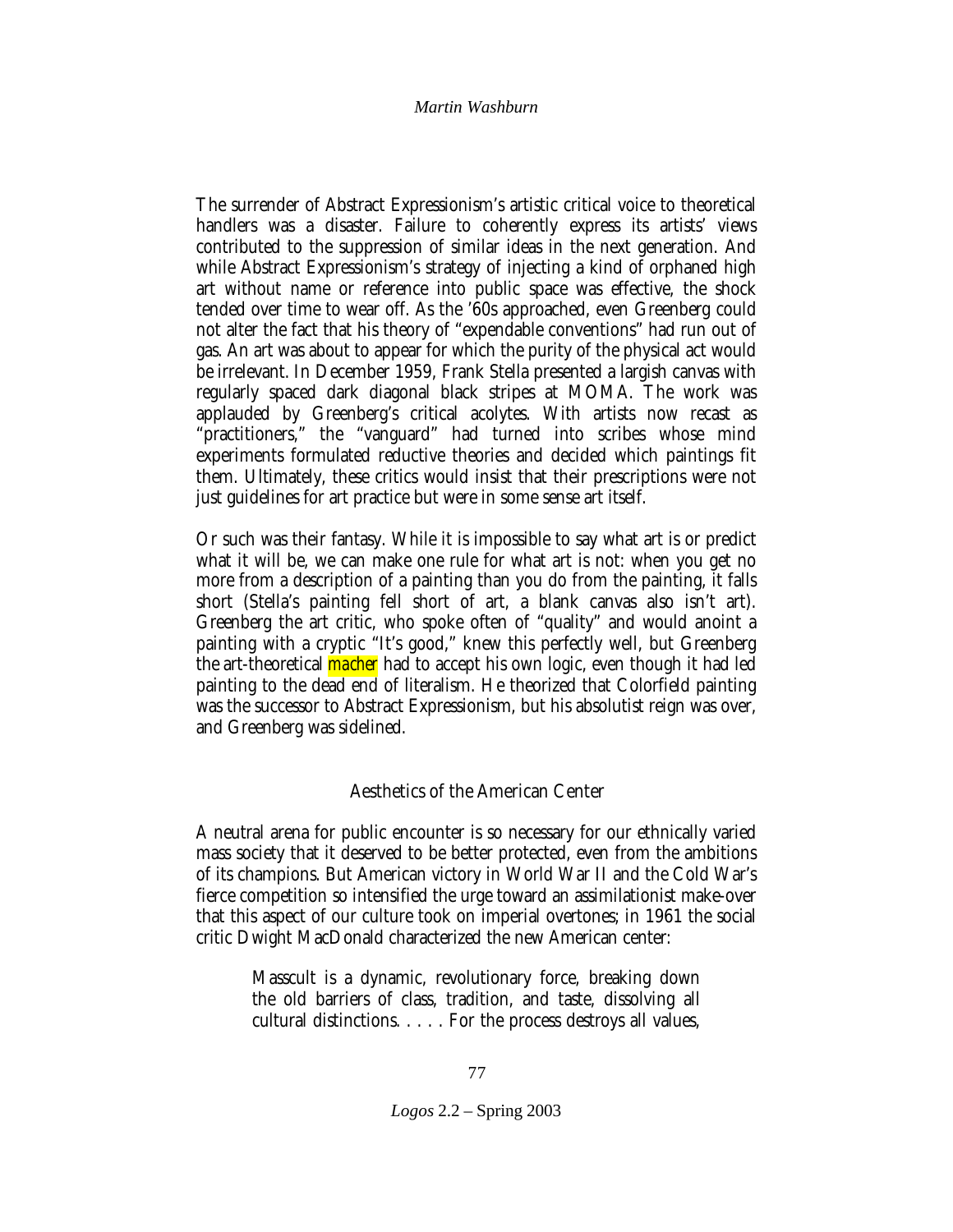since value-judgments require discrimination, an ugly word in liberal-democratic America. Masscult is very, very democratic; it refuses to discriminate against or between anything or anybody.

Greenberg's theoretical arrogance, minus his love of quality, was communicated to the Minimalists. Donald Judd simply dismissed past art his work, he said, entailed "getting rid of the things that people used to think were essential to art," and "all the structure, values, feeling of the whole European tradition. It suits me fine if that's all down the drain." To Minimalist theorists and many of their contemporaries among the dizzying array of movelets—OP, Pop, Pattern, etc.—the implicit connection of Abstract Expressionism with European advanced painting had become irrelevant. Robert Morris wrote that "the sensuous object, resplendent with compressed internal relations," the result of a process of artistic empathy that empowered an artist like Renoir when he sat before his subject, whether a nude or a bouquet, "has got to be rejected." Some Minimalists, it should be said, like Tony Smith and Anthony Caro, exhibited work with a broader, more complex and engaging aesthetic. But with Judd and Morris's new, openly negative vanguard, which aggressively defined itself more by what it wasn't than by what it was, the art scene engaged with what could be called a Public Space Movement.

If every art movement seeks its own audience by selectively cultivating some aspect of the fluid, morphologically varied individual persona, then at the heart of the Minimalist universe dwells the normative self. Judd and Morris's choice, the quotidian, unremarkable normative self— Minimalism's definition of order was "just one thing after another," practically a definition of the normative—was an original one. Ubiquitous and unsung except in focus-group circles and by market researchers, our normative capacities, necessarily on auto-pilot and not derailed by thought or sunsets, had never been grist for an aesthetic; they are designated merely to effectively get us through daily tasks, from reaching for the OJ to dealing with insurance documents. Tamped-down subjectivity allows us when in person-as-statistic mode to move fluidly through the crowd; such normative preeminence, which art and especially the avant garde classically challenge, wavers as soon as it loses its focus. Morris's Minimalist prescriptions train the viewer to preserve the sense of routine.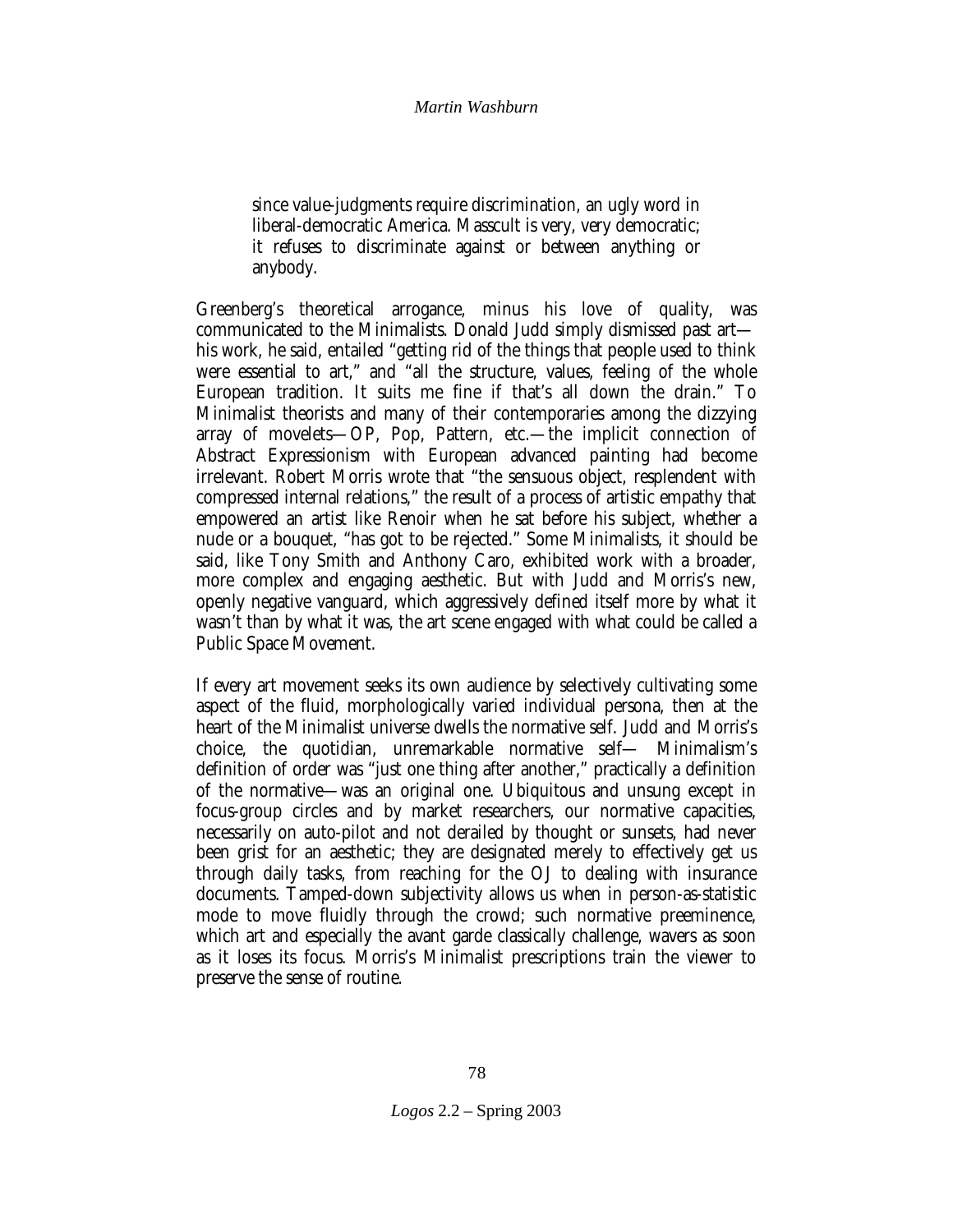Of course subjectivity plays out in all human situations, but it plays out differently; in public we are more buttoned-down and guarded. But if, by virtue of a condition everyone automatically fulfills—physicality—the normative self could ignore art's challenges and become art's constant and unchallenged subject, Morris's "non-personal or public mode" would expand mightily. Behind such expansive social friendliness, to which an aesthetic such as Morris's contributed, lay a rather aggressive spirit. Claiming to overflow all boundaries, it became programmatically impervious to culturally dissenting voices within the indefiniteness that summed itself up as the American middle class. The wave of narcissism that swept over American arts and letters (Mailer's *Advertisements for Myself* was published in 1959) for forty years persisted so long because it supported the process with an insouciant accommodation posing as dissent and dressed in sporty radical clothes.

The ideas that accompanied the idealized melding of American society may not have brought the art scene to the pinnacle of art history, but came close to establishing one landmark: world-historical mindlessness. On the high end, critics, mostly in the universities, were conducting an art dialogue of such rarefied acceleration that artists might well have thought, as some did, that to paint they needed first to master Kant and then set forth on the slippery slopes of deconstruction. On the other end, art that asserted a degree of separation from social pressures encountered a sea of feeble, uncritical opinion that swamped serious thought. There was no way—echoing Henry James, one might say no occasion—to contest, explain or demur; many culturally oriented intellectuals, convinced that the field of engagement had moved from the canvas to the domain of their own thoughts, were content to let the market be the test of ideas. The function of galleries was to intrigue a curious, often barely involved audience that was shopping for spectacle but was also hoping that the rumor that their personal lives were being enhanced was true. Rivers of money were pouring into the art scene, and for artists to be granted a stall at the art market was to be granted validity, period—the vision of salesmen needed no other standard. Art also fit well into the age of therapy, as one more mode of expansion for the citizen consumer. Internationally, American art encouraged other cultures to believe that the most insignificantly minor and trivial aspects of their lives, soup cans for example, elevated to the iconic, were every bit as important as the pleasures and tribulations of the kings and saints whom art once commemorated.

Despite the continuing enthusiasm of the curators of major American museums, in terms of any implicit claim to be the cutting force of history, the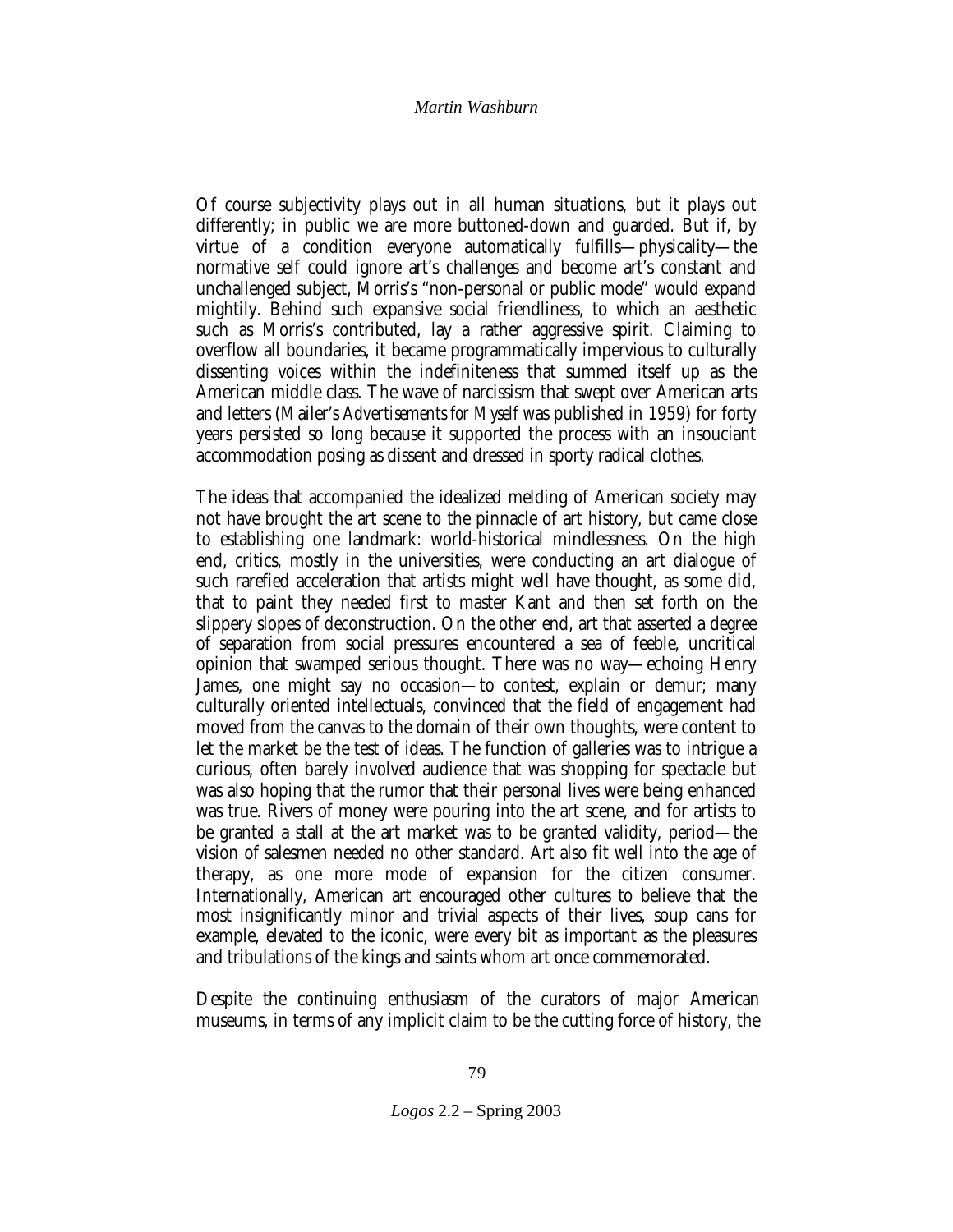aesthetics of Dwight MacDonald's Masscult have expired. As a *New York Times* art critic wrote in April 2002,

What little good can be said about the 2002 Whitney Biennial has been said. It has been called noble, eclectic, generous and inclusive—not inaccurate characterizations from certain angles. But the latest version of this major showcase of American art is also bleak, pious, naïve, monotonous, isolated and isolating.

This assessment suggests that if the Whitney curators were looking for art that in any sense still honors avant garde ideals, they didn't know where, or perhaps how, to look. But the exhaustion of officially sanctioned advanced trends is only one marker of an era's end. The resistance to admitting the existence of repressive and limiting boundaries within our society has been idealistic and understandable, but by the late '90s, really, the unraveling of the aesthetic behind an all-inclusive expansiveness was complete. The social structures that supported it were no longer there:

- The American middle class has no longer been expanding, but shrinking, as rapidly mounting disparities in income reveal a class system. We are galloping toward oligarchy. To protect itself the middle class will openly define standards and make exclusions (of many kinds—standardized tests, for instance), which cancel the universality that the indefiniteness of middle class boundaries was intended to sustain.
- The generation of the '30s and '40s, which championed the virtues of idealized public space and brought to the table—and to the Depression and World War II—a desperate energy to succeed and a way to set the American stage, has now passed. Its views and strategies look as dated as an Odets play.
- Pure populist values, valid as they may be, have failed to include everybody. Specifically, though it enthusiastically made use of black and gay mores and attitudes to recharge the blankness of the cultural center, American middle class omniverousness has only been able to partially digest the interests and the identities of blacks and gays. Serious limitations also continue to be placed on women's interests.

*Logos* 2.2 – Spring 2003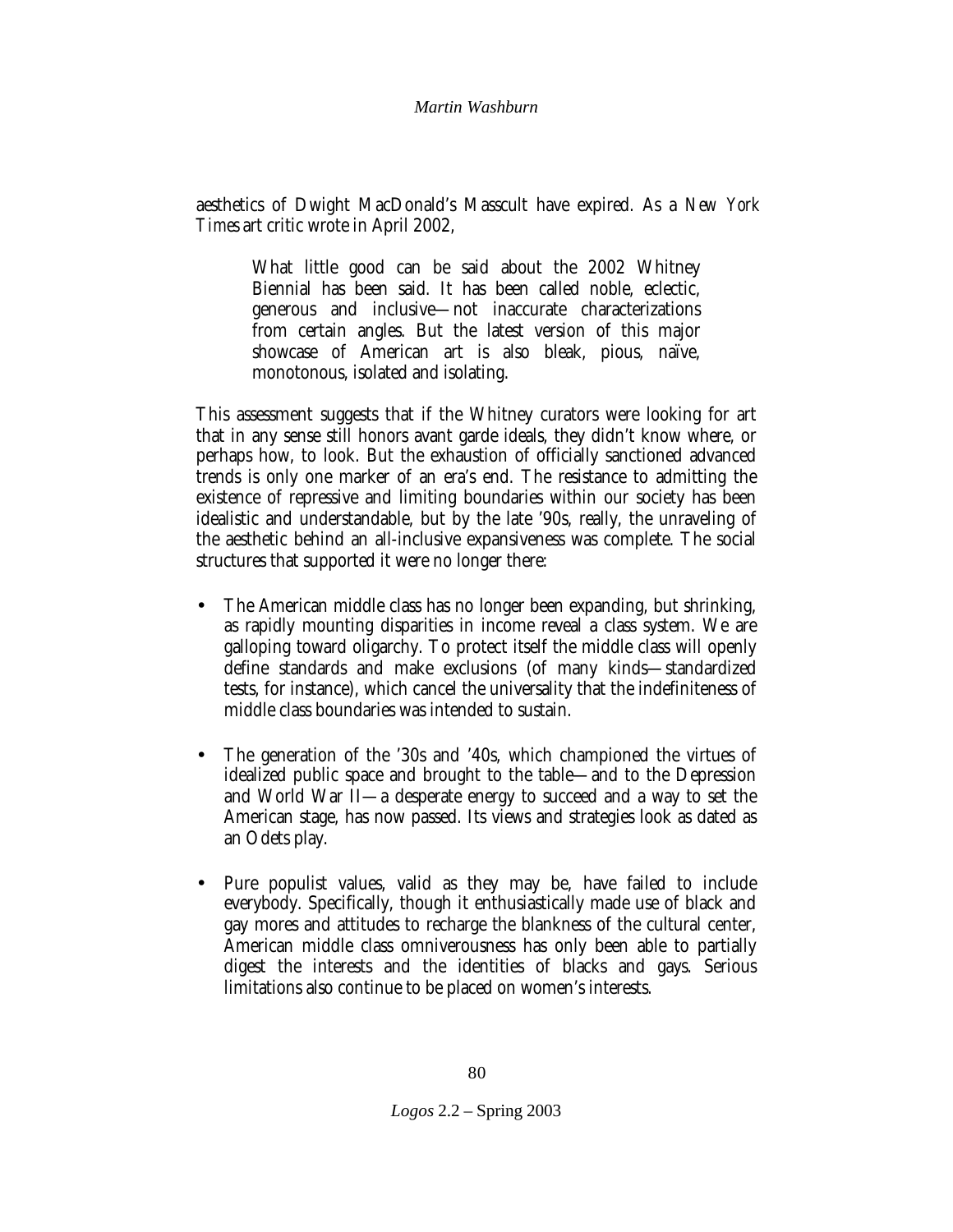- The blithe assumption that all people and cultures want to be like Americans, and the effort to include them by acting oblivious to their stated differences is increasingly risky in a world of dangerous realities. We have to understand people whose outlook is different from our own.
- New immigrant cultures are not being broken down, or are only partially going through the Rothian dynamic. Their home cultures are only an airflight or e-mail message away, and new cultural forms are necessary for their assimilation.

# **Re: Bourne**

It . . . becomes easier to see that . . . some artists have carried on trying to do what the first generation of Abstract Expressionists attempted: they have tried to find the forms through which they could bear witness to lived experience with its present pleasures, frustrations and potentialities. . . . when the surveys of modern American art are written, the art-historical tree is pruned in such a way that they are eliminated. . . . the true history of art in postwar America is yet to be written.

—Peter Fuller

That Abstract Expressionism was an implosion, curling away from the future as well as the past, was revealed in the issue of succession: Diana Crane's *The Transformation of the Avant Garde,* published in 1987, chronologically charts Pop, Minimalism, Figurative, Photorealism, and Pattern. (Colorfield should be added, and why not throw in Trash painting like Schnabel's?) The succession of small movements that followed Abstract Expressionism's ascendancy, and the critical ink on which they floated, seemed made to illustrate Yeats's canny observation that "reality is not logical but can be made to seem so if logical refutations are discovered of the writer or movement going out of fashion." Nowhere in Crane's book is there any indication of Abstract Expressionism's most obvious successor—a line of exploratory abstract painting investigating abstraction in the expressive tradition of the School of New York; as the polar opposite of Minimalism, it could be termed Maximalism (today it could be referred to as the "Slow Painting Movement," like Slow Food and Slow Cities).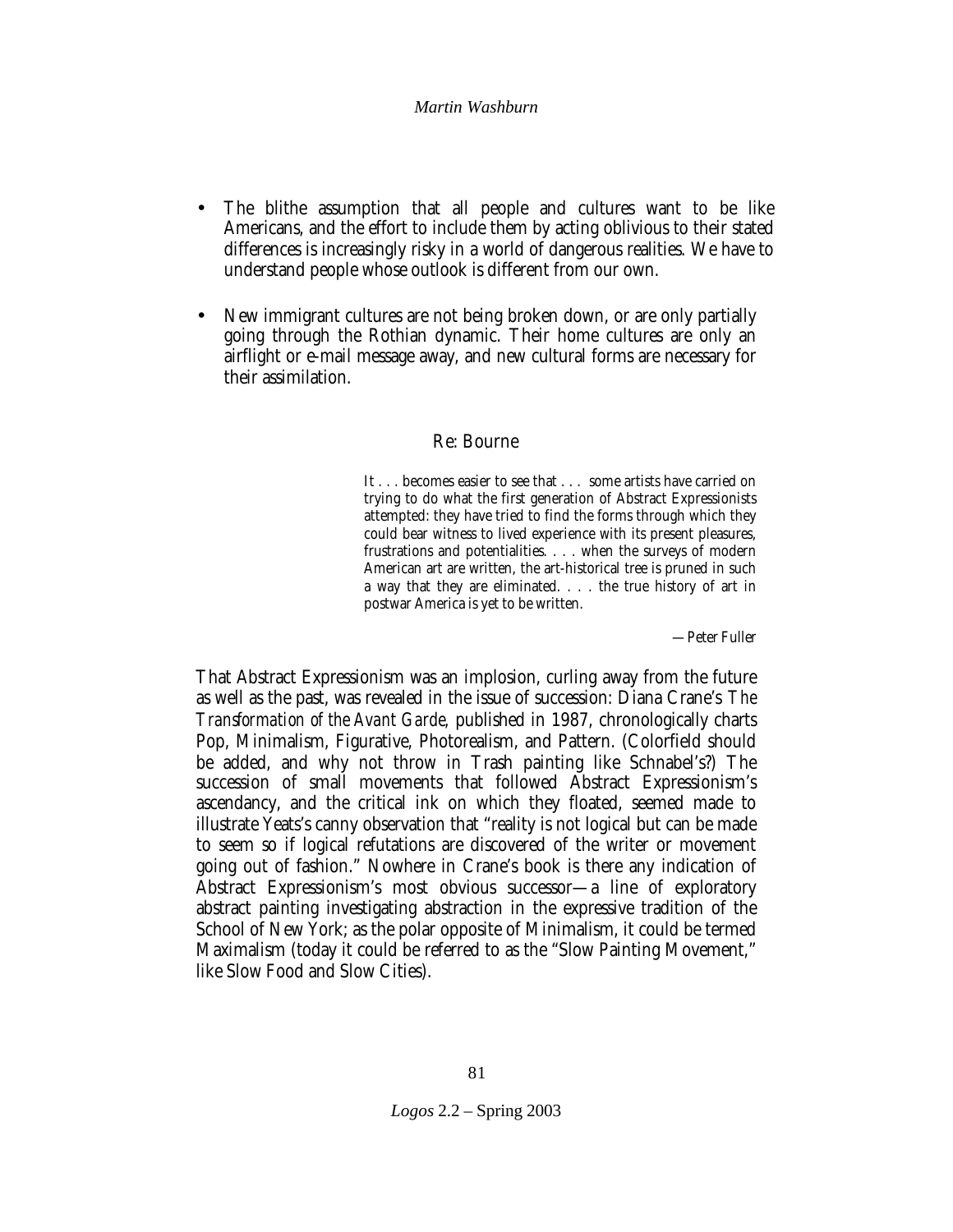Crane, however, was responding only to lines of painting that fit the culture of public space. These movements, where they drew critical attention of any substance, were often supported by the same academically oriented critics who continued to address art issues as if they were philosophical arguments, usually against a historicist background that displaced or ignored the role of the individual artist and ruled out expressive content.

In an unusual article in *The New Republic* in October 1992, the art critic Jed Perl spoke of the collapse of the American art community, pointing out that in the past art and artistic standards have been maintained by the relationship between the "private art" world shared by artists and the "public art" world which more directly creates the art economy and reputations. ("In the studios of New York—and, for all I know, across the country—artists in their 30s and 40s and 50s and 60s are making the incremental developments that are what art is all about. . . . The support system of galleries and grants and collectors and curators and publications that makes it possible for artist to have slow-developing, serious careers is in a state of near total collapse. ... There is simply no longer a support structure that nourishes these incremental developments.") Pearl believes that "as the public art world has become self-perpetuating, the private art world has become increasingly isolated, fragmented, frozen . . ."

To paint in a non-homogenous culture with egalitarian ideals is a messy proposition; aesthetic values aren't particularly concerned with fairness. Most aesthetic values are by definition shared within particular groups and are, however informally, institution-creating, since values establish choice and hierarchy, and this can always be interpreted as unfairness—but what, for art, can be the alternative? Despite its inegalitarian aspects, we inevitably see with our values—and therein lies the value of seeing. Artists who have made a success in the content-undifferentiated contexts of public art as Perl defined it have often fielded art that works *against* openly displayed value, as does that of David Salle, the leading "post-modern" painter of the '80s. One Salle admirer, Janet Malcolm, saw his work as "an art that refuses to be any one thing or to find any one thing more interesting, beautiful, or significant than another."

Salle's painting, which can look peculiarly tepid to other viewers for its very choicelessness and lack of passion, Malcolm declared to be a "melancholy art of fragments, quotations, absences" with "an appearance of mysterious, almost preternatural originality," even though "nothing in it is new,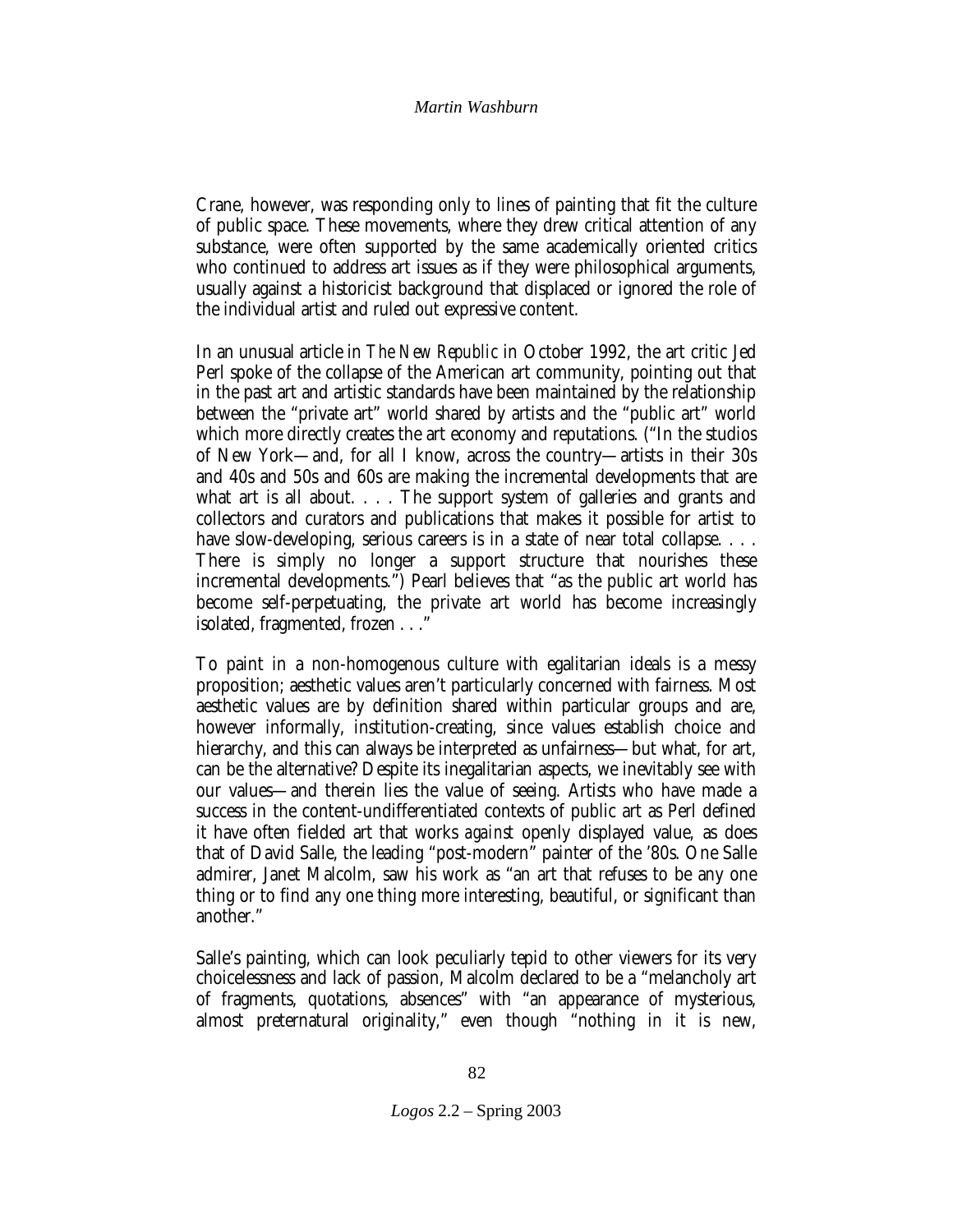everything has had a previous life elsewhere—in master paintings, advertising art, comics, photographs." This is an original use of the word original: Salle's is different from the startling originality of El Greco, for instance, who, with genius, wedded two very different traditions, the iconic and the Spanish. The effectiveness of Salle's art, its ability to surf what Salle termed "the din of the moment," lies in the contrast of its deceptively undefined qualities to the more characterizable work of his contemporaries, which then look passé to Malcolm. Of course the shelf life of such art lasts only as long as it takes for familiarity to set in. We can't help but contrast El Greco with other painters, admiringly, but not because his work diminishes, eliminates or replaces theirs. Broadening and intensifying Malcolm's kind of quest, Leo Steinberg in his essay "Contemporary Art and the Plight of Its Audience" attempted to canonize painting that treats human and aesthetic values negatively (his example is Jasper Johns's *Target Painting,* which casually chops off the tops of a row of heads), for the purpose of divorcing from them. He declares that the resulting shock in the mind of a knowledgeable viewer creates a valuable sense of dread—but then so does bankruptcy.

Even when not being so obliquely or directly hostile to values, other critics, like Arthur Danto, focusing on the logical outcomes of artistic trends and history as they see it, have been unsympathetic to the process of slow development Perl describes as sustaining art. By itself critical analysis is a powerful tool, but can become an arid, unfriendly environment for the contexts of intimacy that contribute real value to art. And when (despite Mailer's wish-fulfillment remark that "Democracy is culture") an accomplished and idealistic liberal society fails to admit that it can't satisfy its hunger for a rich psychic existence through direct pursuit of its own conscious goals and its sense of justice, an acute sense of starvation amid plenty can result. (Such is the undernote sounded throughout Trilling's melancholy *The Liberal Imagination*.) Far from isolating experience and demanding an ever more purely physical aesthetic (Sontag's "Against Interpretation" comes to mind), an art that can entertain suggestiveness, even seduction, is closer to desire and its goals than the relentless definition and stripping away of affect that our society compulsively associates with freedom and truth.

Yet as Fuller protested, art with the contrasting values of Maximalism has consistently been produced over the last forty years—and it has sought, without special drama, to grow into itself and move art forward. It would be tempting to pick among Maximalists with a list of examples from back when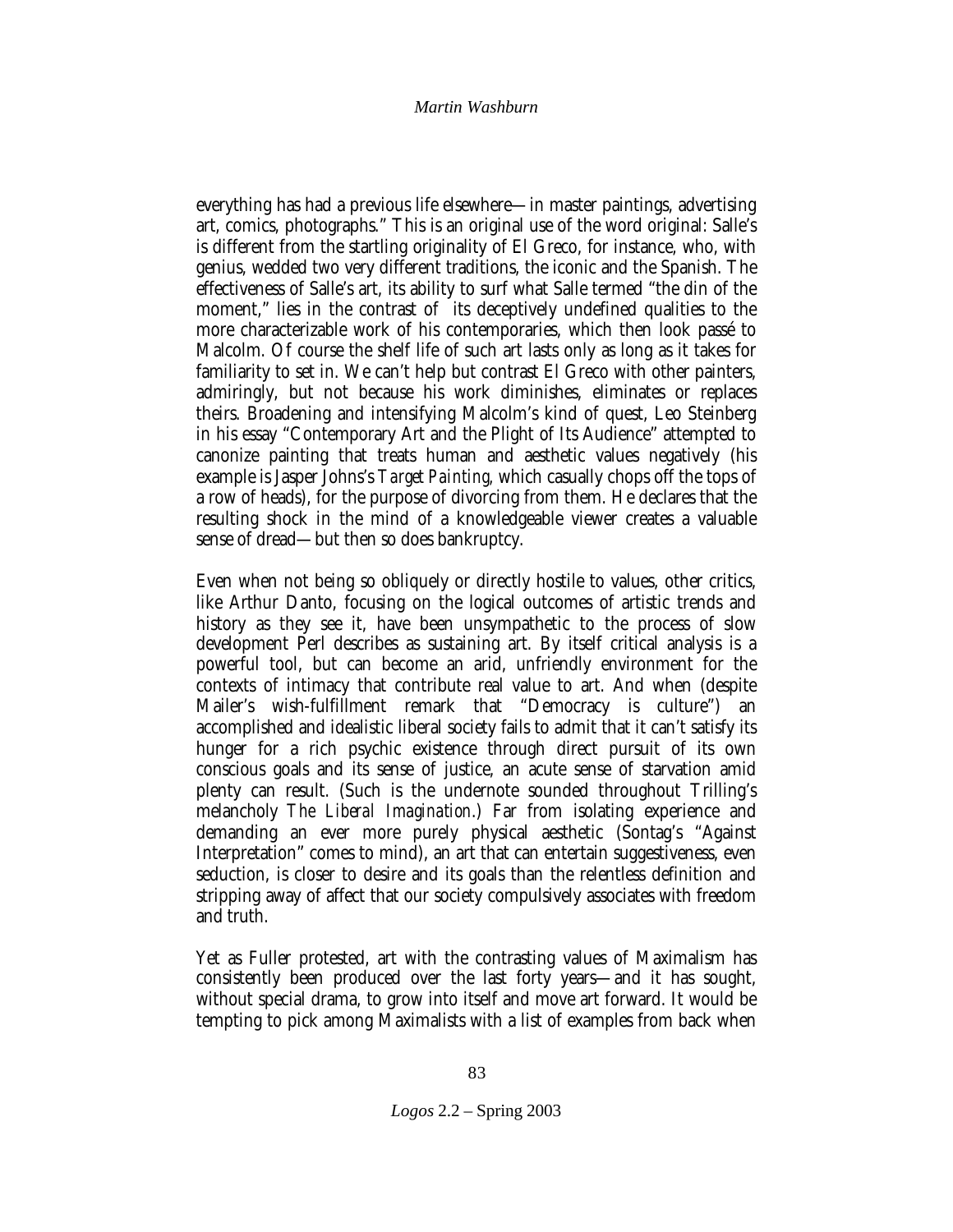to now—say, Alan Kleiman, Ray Spillenger, George Dennison, Angelo Ippolito, John Evans, Liz Yamin, Peggy Jane Smith, Lieby Miedema, Jan Sunderland, Nancy Storrow, Larry Warshaw, Marty Greenbaum, Kim Tieger, Nora Kersh (and one could go on)—but any one list can't be typical of Maximalism's many scarcely known painters, who as a whole seem to function something like a network of participants in a SETI-like operation; geographically separated though they may be and different as their solutions may be, the consistency of the problems they work on turns out to be surprising. We can't catalog with much accuracy the themes of artists we don't, as Peter Fuller pointed out, even know about, but we can make a prediction—that Maximal art will turn out to have been interested in personal as well as formal discovery, seeking to extend and comprehend abstraction through an art of exploration and play, and that it built on precedents *and* innovation. (For instance, the painterly impulses of Arshile Gorky, informed by the traditions of the past and reaching toward flight on a flat surface, introduced a warm abstraction that grew out of an intimate frame of mind and his unabashed identification with the artistic traditions of his native Armenia.) As Peter Schimmel wrote about the Abstract Surrealist model that has frequently been the jumping-off place for Maximalists, they worked with

a multifaceted, multi-perspectival space in which images of the unconscious, the sublime, the primordial and the sexual could be suspended. . . . The figure/ground relationship was constantly explored and a tension created between the linear elements that rest on the surface and the vague illusion of a third dimension. . . interweaving line and color, foreground and background in a metaphorically rich primordial brew."

Maximal art doesn't offer itself as the solution to the problems of the century. It isn't opera, chanting, sculpture, sociology or an ethics class. It does value pleasure. What especially fueled Maximalist art at its outset at the end of the '50s was the fact that beneath the relatively taut skin of its well-run commercial networks, post-war America was a cultural free-for-all with many competing groups and zero orchestration. The United States had arrived at the pinnacle of nations. For the first time, a plurality of its citizens contemplated lifestyles that had previously been the province of playboys. America was waking up to the possibilities of life free of WASP repression, and to be a Maximalist was to sense that as a culture America was a global village in pieces that needed to be sifted through and put together, patiently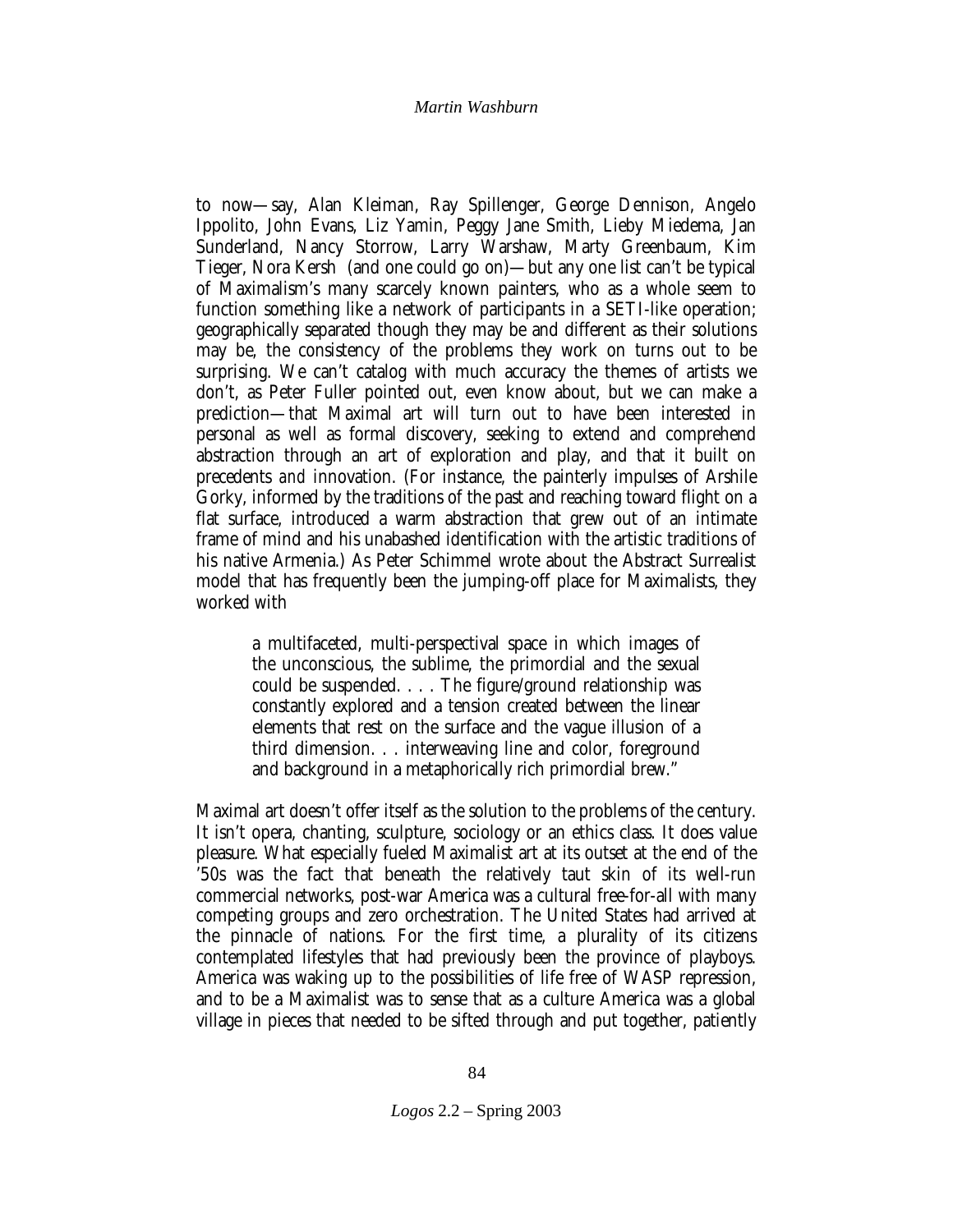and by organic process, by synthesis and cultural bridge-building, in a Bournean spirit.

At the beginning of the '60s, a page had turned in the book of Modernism: for artists entering early adulthood, abstraction was in no imaginable way an act of rebellion against long-vanished bourgeois reality, and, no matter how much art critics demanded it in order to make an impression on readers, little valid ground remained for the drama, claims and swagger of breakthrough art. No one knew what abstraction divested of rebellion could mean or be was it necessarily neutral and technical, or could it be as hot as a nude draped over a lusting bull? Was abstraction suited to reach out to the global feast that anthropology had revealed? What would be the final destiny for the abstract ideas created by the School of Paris?

The problems might be daunting, the palette vast, and the precedents few, but the prospects were great. Even taking into account the appeal that selfisolation had for Abstract Expressionism, so great was the promise of the era that the movement's infertility and (nearly uniquely among significant art movements) its failure to bond with young artists who sought to develop its expressive content remains mysterious.

For the full art that public space can't produce, much less sustain, we need forms that are complex, split, double, that connect overarching American mores with our many cultural communities, freeing public space from the damaging burden of claiming to be everything for everyone. Maximalist paintings poke around, establish surfaces in the absence of pressure (a nearly insurrectionary act in America), and even challenge Maximal painterly intentions. While it may invite analysis, Maximalist work seems to also call for critical language shaped, like that of wine aficionados, to communicate sensory experience.

Art that caters to the normative, aside from risking sycophancy, too greatly narrows imaginative realities that, by definition, aren't normative. Whether or not art harbors elements of representation is a red herring—Hofmann's great abstractions, among others, have taught us how our immediate grasp of the visual world can become the basis for a mature abstract art—abstraction doesn't necessarily begin by rejecting what we think we see. Maximal art over time is capable of establishing viable new artistic conventions, in pursuit of a spirit that was, sunnily and curiously and at a moment of pressure when his career was flagging, well expressed by David Salle: "To go against the tidal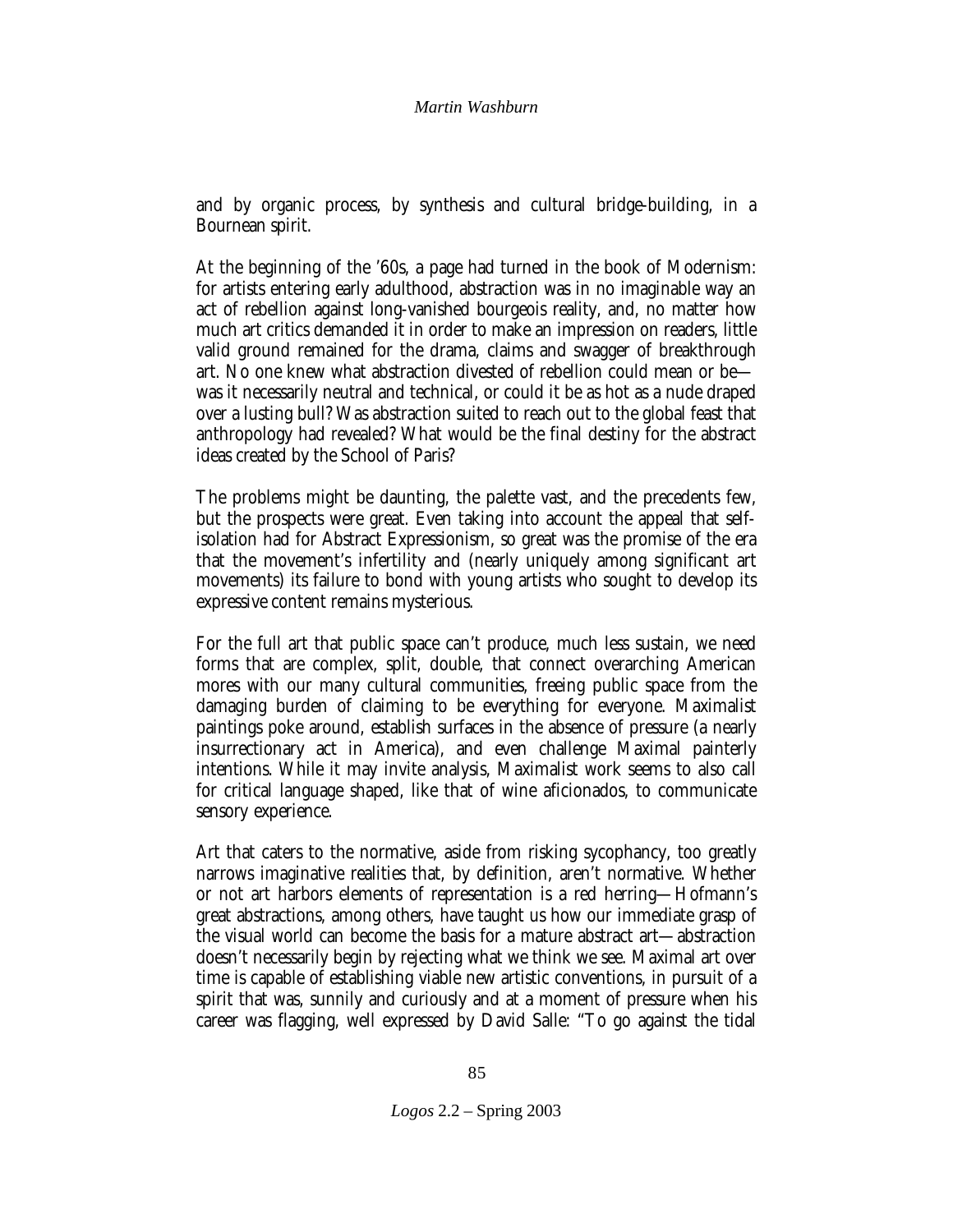wave of literalism and literal-mindedness—to insist on and *live* the life of the imagination . . . to be the experience, instead of pointing to it . . . to have and give *access to feeling.*" Salle's naked, if boilerplate, expression of optimism about what lies at the heart of painting describes the very spirit that his style of painting attempted to freeze—the embalmed quality of his work triggered excitement in some post-modern minds because of its imprisonment of content. For these critics the attraction was hardly aesthetic: Salle's art offered the charm as well as the structure of a hand grenade.

Mature work establishes a less hidden relation to an artistic optimism that may not be voluntary and not in the power of the artist to withhold: an optimism that blooms whenever the hand of the artist handles the materials of art. The impasses of art in the face of the radically open artistic possibilities of our time means that our lease on the models through which we expressed that optimism and the myths it gives rise to has expired. But the prolonged delay in the reformulation and discovery of new models isn't entirely the fault of the artists. Art doesn't go on in a vacuum; the developing kind of work that Salle so enthusiastically if belatedly endorsed has crucially lacked support in American culture. In fact, confirming Jed Perl's fears, the forty-year combination of market forces and Cold War ambitions, along with a mighty boost from deconstruction and Marxist criticism, may have desiccated the landscape of art so thoroughly that repair is very difficult.

Over the last few years theorists lost control; we have been left with a welter of unrelated art styles that, added together, approach William Empson's definition of democratic art: "One note each and the tune goes out free." Unfortunately, even good painting when stripped of context may turn into mere cultural litter—each painting, good or bad, becoming one more grunt added to the infernal, moronic din. Paintings to be seen need contexts the way fish need coral reefs, because contexts provide expectations which are the basis both for public participation and artistic production. Hope is imaginable when currents—not movements, which are exclusivist, but currents—begin to form. Of course, paintings don't create contexts by themselves—there is the audience. It would help if lovers of art could develop a degree of immunity toward the kind of art that claims to celebrate freeradical individualism with no earthly ties—the very definition of freedom in the society of strangers—because that's what puts all the eggs in the basket of public space. And we know where that has brought us.